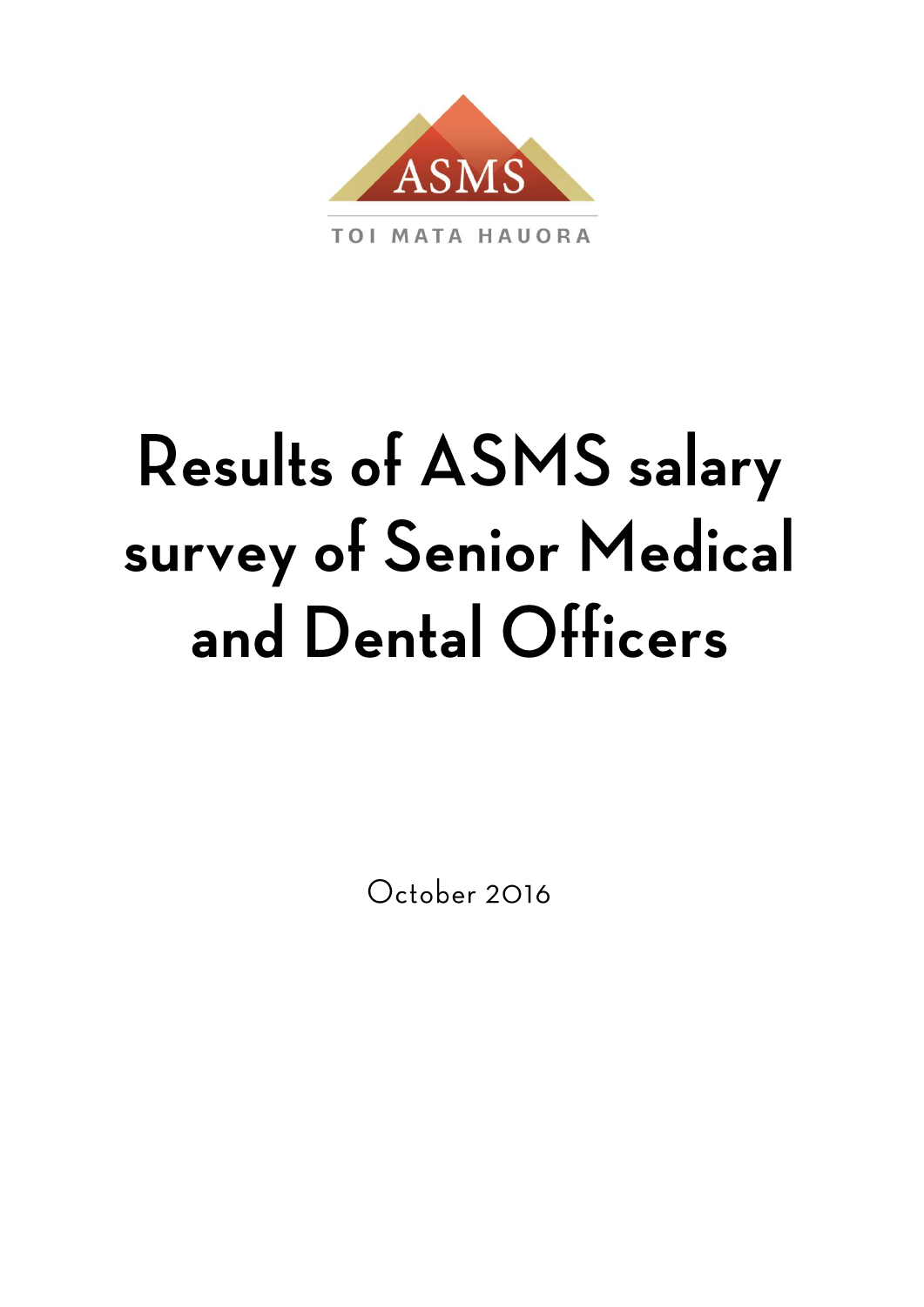# **TABLES**

| Table 1:      |                                                                                            |  |
|---------------|--------------------------------------------------------------------------------------------|--|
| Table 2:      |                                                                                            |  |
| Table 3:      | Ranked average specialist salary according to DHB including numbers of specialists 20168   |  |
| Table 4:      | Ranked average medical/dental officer salary per DHB including numbers of medical/dental   |  |
|               |                                                                                            |  |
| Table $5.1$ : |                                                                                            |  |
| Table 6:      | Combined specialist and medical/dental officer superannuation arrangements per DHB 2016 20 |  |

## **FIGURES**

| Figure 1: | Total numbers of specialists and medical/dental officers employed by DHBs 2006-20165           |  |
|-----------|------------------------------------------------------------------------------------------------|--|
| Figure 2: | Percentage change in numbers of specialists and medical/dental officers employed by DHBs 2006- |  |
| Figure 3: | Summary of national average full time equivalent salaries for specialists and medical/dental   |  |
| Figure 4: | Percentage change in average specialist and medical/dental officers salary 2011-2016           |  |
| Figure 5: |                                                                                                |  |
| Figure 6: |                                                                                                |  |
| Figure 7: | Proportion of specialists on the top step of the salary scale from 2006-2016 14                |  |
| Figure 8: | Proportion of medical and dental officers on the top step of the salary scale 2006-201615      |  |

mm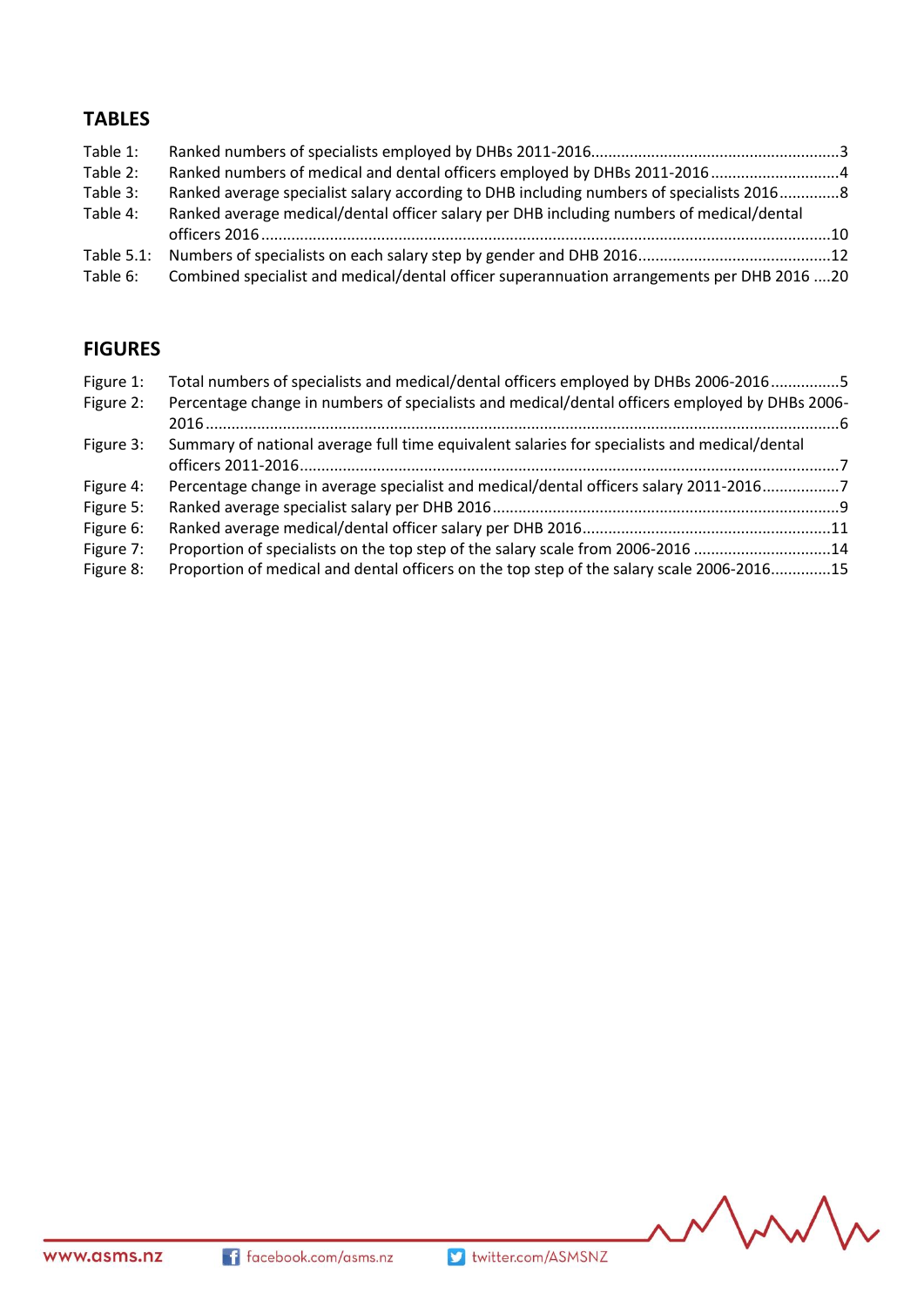## **INTRODUCTION**

The Association of Salaried Medical Specialists (ASMS) has been recording the salaries of specialists and medical and dental officers working at District Health Boards (DHBs) throughout the country since 1993. Information is requested from DHBs about the number of senior medical and dental staff on each step of the salary scale as at 1 July 2016, whether they are ASMS members or not. The salary steps are those derived from the ASMS DHB Multi-Employer Collective Agreement (MECA). This survey reports on the current salary scales of the MECA which came into effect on 1 July 2015. The figures represent the number of people on each salary step rather than full-time equivalents (FTE) and do not take into account hours worked in excess of 40 hours per week, availability allowances and any other salary enhancements.

In addition to recording numbers of senior medical and dental staff per salary step, the survey requests a breakdown of these numbers by gender. This provides an insight into the gender composition of senior medical and dental staff by DHB, as well as allowing us to track changes in this regard since the data became available more than 10 years ago.

Finally, the survey requests information on the superannuation schemes currently used by senior medical and dental staff. There are three categories in this section; the number receiving an employer contribution under the Government Superannuation Fund (GSF) or the National Provident Fund (NPF) which closed to new members in 1992, the number receiving a contribution under the DHB MECA Clause 17.2 and those who receive an employer contribution in some other way.

## **FINDINGS**

As at 1 July 2016, there were 4560 specialists and 484 medical and dental officers employed across New Zealand's DHBs (tables 1 and 2), giving a total senior medical workforce of 5044 people. These figures represent a 5.1% increase in specialist numbers and a 2.8% decrease in medical and dental officer numbers compared with the previous year (figure 2). Of these figures, 2946 (64.6%) of specialists were male and 1614 (35.4%) were female. This represents a growth in the number of male specialists of 5.2% and a growth in the number of female specialists of 5%. Proportionately, this 65:35% gender balance has not changed from the previous year. For medical and dental officers, 256 (52.9%) were male and 228 (47.1%) were female. This represents a decrease in the number of male medical and dental officers of 1.5% (4 fewer) and a decrease in the number of females of 4.4% (11 fewer) from 2015.

The figures report an increase in the average specialist salary of 0.6% and an increase in the average medical and dental officer salary of 0.1% compared with the previous year. The highest average salary for specialists was recorded at Whanganui DHB (\$203,164) and the lowest at Counties Manukau DHB (\$190,462). The highest average salary for medical and dental officers was shared between Tairawhiti, South Canterbury and Southern DHBs (\$166,000) with the lowest average salary again to be found at Auckland DHB (\$137,350). This year there were no medical or dental officers recorded at Wairarapa DHB, representing a decrease of 6 individuals from 2015.

In 2016, 1802 (40%) of all specialists were on the top step of the salary scale compared with 1629 (38%) in 2015. In terms of the gender distribution on this top step, 432 (24%) were female and 1370 (76%) male. For medical and dental officers, 232 (48%) were on the top step, with this comprised of 102 (44%) females and 130 (56%) males. For both specialists and medical and dental officers, the overwhelming majority were on the top step, with the next largest grouping of specialists being on step 5 (499 individuals). The next largest grouping of medical and dental officers was on step 1 (64 individuals).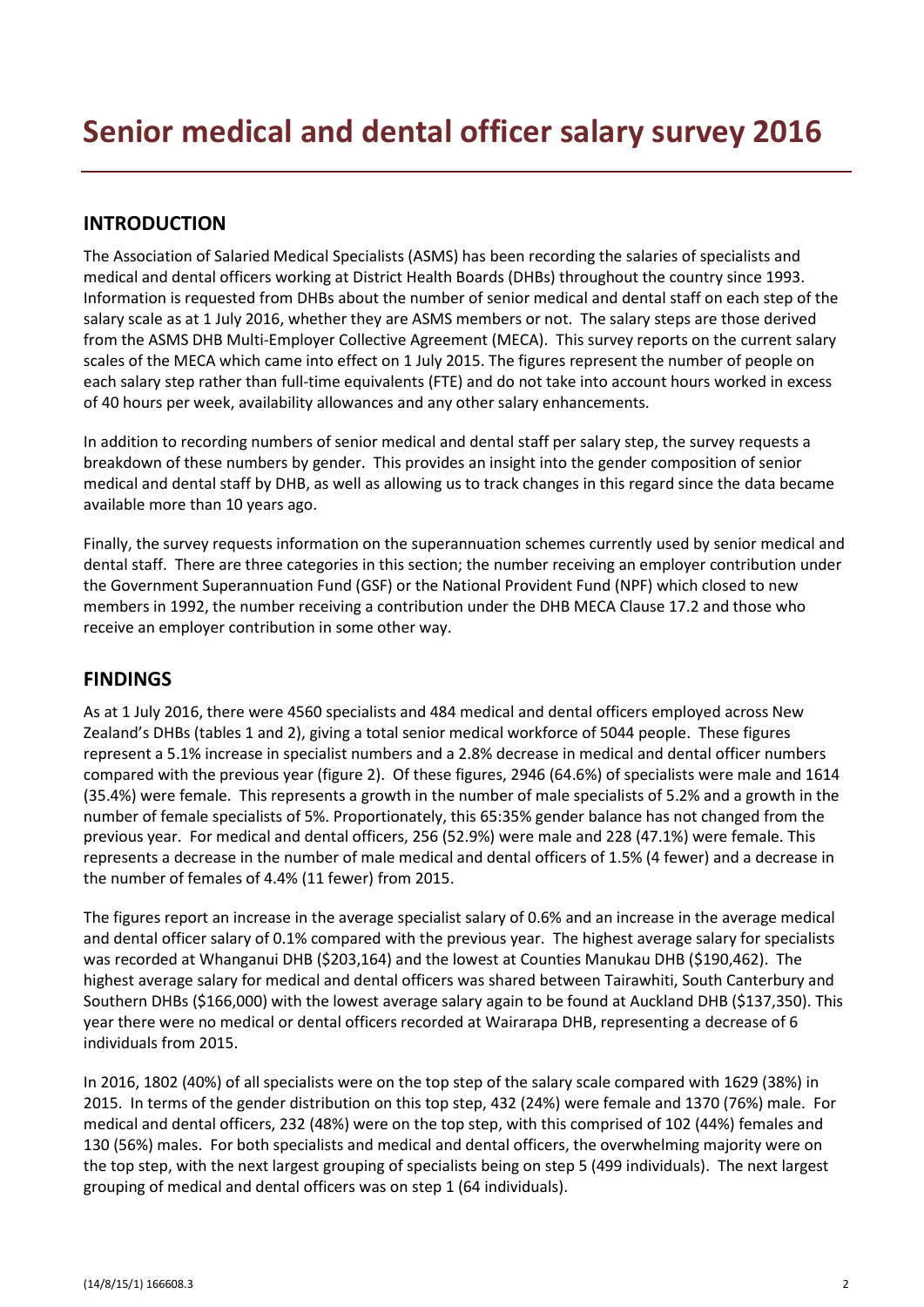For superannuation, 91.3% of all specialists and medical and dental officers combined were receiving some form of superannuation, with 266 enrolled under the NPF or GSF scheme (a decrease of 12 from 2015), 4336 receiving the 6% employer contribution under the MECA (an increase of 116 from previous year) and only 4 individuals receiving an employer contribution in some other way (a decrease of 4 from 2015).

### **RESULTS**

Table 1 presents the changing number of specialists employed at each DHB over the past five years. Auckland DHB remains the largest employer of specialists followed by Canterbury and Counties Manukau. South Canterbury, Wairarapa and the West Coast have the fewest specialists across the country.

| <b>DHB</b>                | 2016 | 2015 | 2014 | 2013 | 2012 | 2011 |
|---------------------------|------|------|------|------|------|------|
| <b>Auckland</b>           | 886  | 846  | 818  | 806  | 782  | 755  |
| Canterbury                | 510  | 488  | 462  | 415  | 427  | 440  |
| <b>Counties Manukau</b>   | 487  | 434  | 447  | 421  | 385  | 370  |
| Waitemata                 | 412  | 392  | 366  | 337  | 323  | 307  |
| <b>Capital Coast</b>      | 367  | 365  | 361  | 352  | 317  | 299  |
| Waikato                   | 356  | 345  | 341  | 327  | 306  | 284  |
| Southern                  | 282  | 275  | 272  | 251  | 236  | 220  |
| <b>Bay of Plenty</b>      | 177  | 170  | 171  | 155  | 149  | 139  |
| <b>Northland</b>          | 160  | 152  | 127  | 122  | 117  | 117  |
| <b>MidCentral</b>         | 147  | 143  | 140  | 135  | 131  | 110  |
| <b>Hutt Valley</b>        | 135  | 144  | 130  | 124  | 124  | 123  |
| <b>Nelson Marlborough</b> | 130  | 87   | 129  | 117  | 112  | 106  |
| <b>Hawkes Bay</b>         | 129  | 129  | 117  | 118  | 114  | 114  |
| <b>Taranaki</b>           | 82   | 83   | 75   | 77   | 64   | 59   |
| <b>Lakes</b>              | 78   | 83   | 75   | 79   | 66   | 69   |
| Wanganui                  | 58   | 49   | 53   | 47   | 43   | 41   |
| <b>Tairawhiti</b>         | 55   | 53   | 44   | 51   | 43   | 47   |
| <b>South Canterbury</b>   | 43   | 41   | 43   | 37   | 38   | 37   |
| Wairarapa                 | 35   | 26   | 27   | 24   | 23   | 24   |
| <b>West Coast</b>         | 31   | 32   | 32   | 27   | 26   | 24   |
| <b>Total</b>              | 4560 | 4337 | 4230 | 4022 | 3826 | 3685 |

**Table 1: Ranked numbers of specialists employed by DHBs 2011-2016**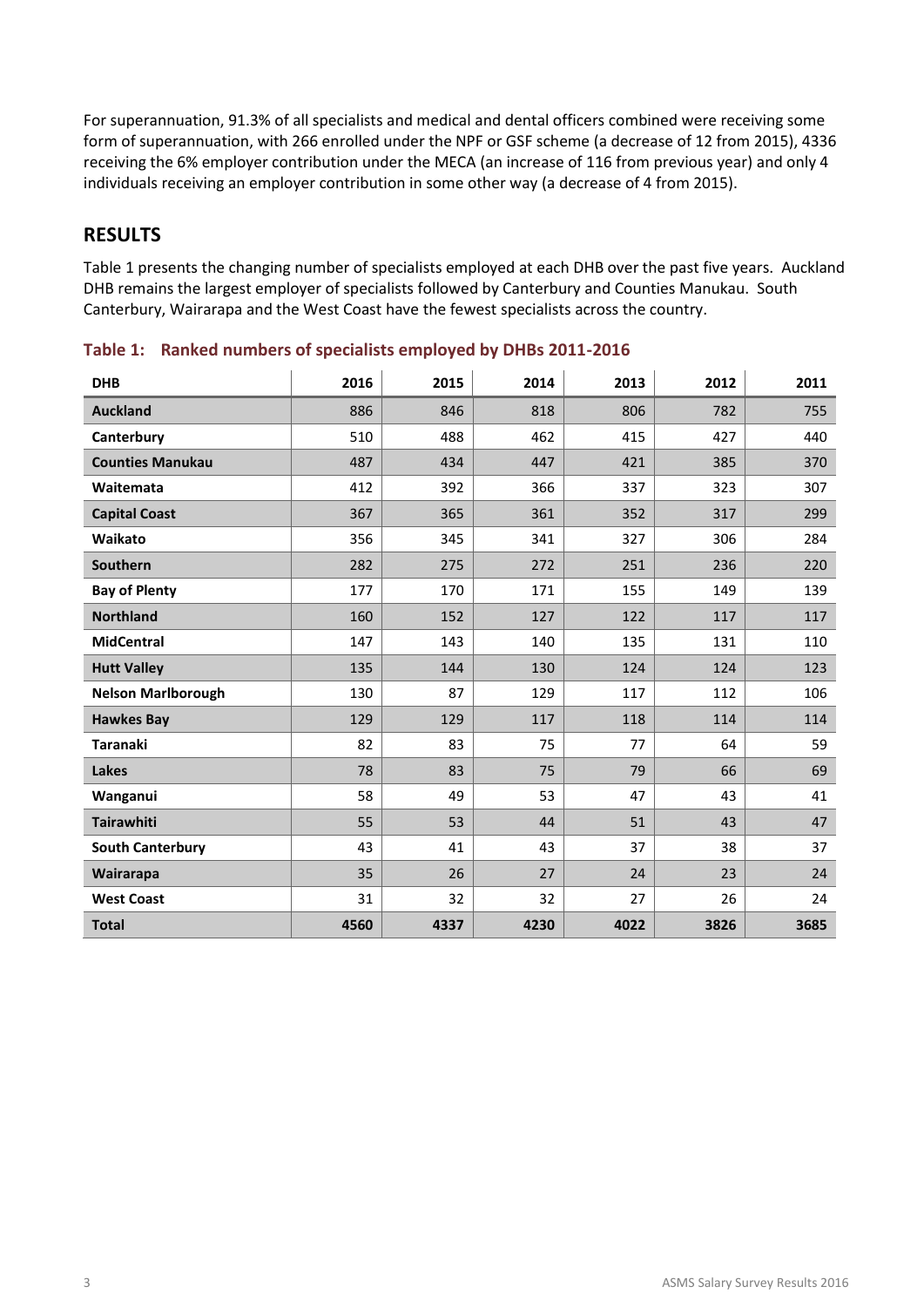Table 2 presents the changing numbers of medical and dental officers according to DHBs over the past five years. Auckland, Waitemata and Canterbury again have the largest numbers of medical and dental officers with South Canterbury and Tairawhiti having the fewest. This year, Wairarapa DHB has no medical or dental officers employed.

| <b>DHB</b>                | 2016           | 2015           | 2014           | 2013           | 2012           | 2011           |
|---------------------------|----------------|----------------|----------------|----------------|----------------|----------------|
| <b>Auckland</b>           | 122            | 113            | 118            | 110            | 116            | 107            |
| Waitemata                 | 77             | 83             | 84             | 82             | 78             | 87             |
| Canterbury                | 64             | 64             | 64             | 60             | 52             | 65             |
| Waikato                   | 35             | 27             | 28             | 30             | 31             | 35             |
| <b>Counties Manukau</b>   | 25             | 49             | 42             | 43             | 39             | 33             |
| <b>Bay of Plenty</b>      | 23             | 19             | 24             | 21             | 22             | 24             |
| <b>Taranaki</b>           | 19             | 16             | 15             | 16             | 25             | 25             |
| <b>MidCentral</b>         | 18             | 18             | 18             | 18             | 17             | 13             |
| <b>Nelson-Marlborough</b> | 18             | 22             | 21             | 27             | 29             | 33             |
| <b>Capital Coast</b>      | 14             | 16             | 16             | 15             | 13             | 9              |
| Southern                  | 14             | 15             | 18             | 19             | 25             | 33             |
| <b>Northland</b>          | 11             | 10             | 30             | 31             | 31             | 35             |
| <b>Hawkes Bay</b>         | 11             | 11             | 10             | 9              | 12             | 11             |
| <b>Hutt Valley</b>        | 11             | 11             | 11             | 10             | 10             | 12             |
| <b>West Coast</b>         | 6              | 5              | 8              | 10             | 12             | 11             |
| Lakes                     | 5              | 3              | 3              | $\overline{2}$ | $\overline{7}$ | 8              |
| Wanganui                  | 5              | $\overline{4}$ | 5              | 3              | 3              | $\overline{4}$ |
| <b>South Canterbury</b>   | 4              | 3              | 4              | 6              | 4              | 6              |
| <b>Tairawhiti</b>         | $\overline{2}$ | $\overline{3}$ | $\overline{4}$ | $\overline{4}$ | 8              | 10             |
| Wairarapa                 | $\Omega$       | 6              | 4              | $\overline{4}$ | 6              | 4              |
| <b>Total</b>              | 484            | 498            | 527            | 520            | 540            | 565            |

#### **Table 2: Ranked numbers of medical and dental officers employed by DHBs 2011-2016**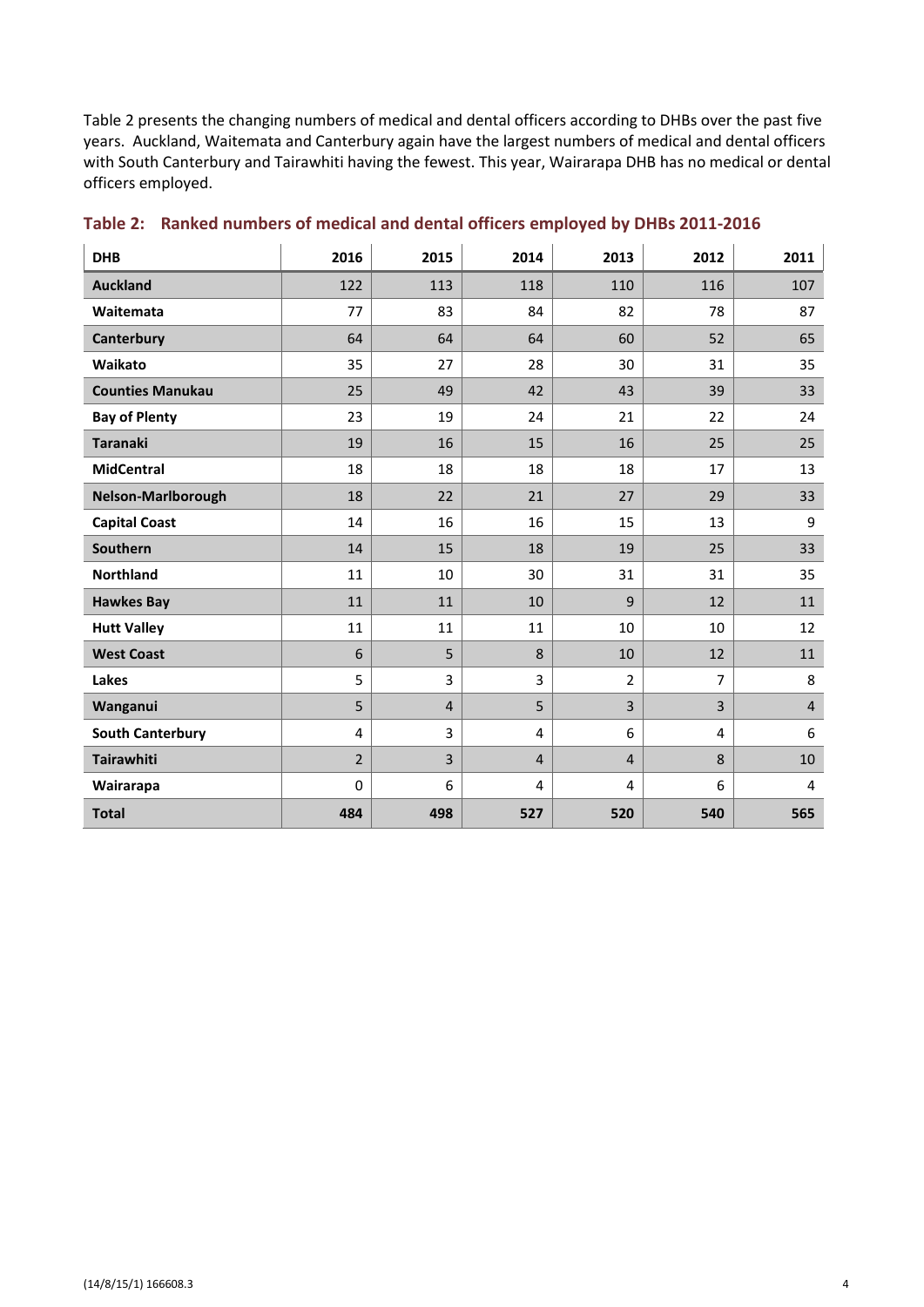Figure 1 shows how total numbers of both specialists and medical and dental officers have changed over the past 10 years, with Figure 2 displaying the year-on-year percentage change in these total numbers across all DHBs. Prior to the formation of the Southern DHB, specialists were employed by either the Otago DHB or Southern DHB.



**Figure 1: Total numbers of specialists and medical/dental officers employed by DHBs 2006-2016**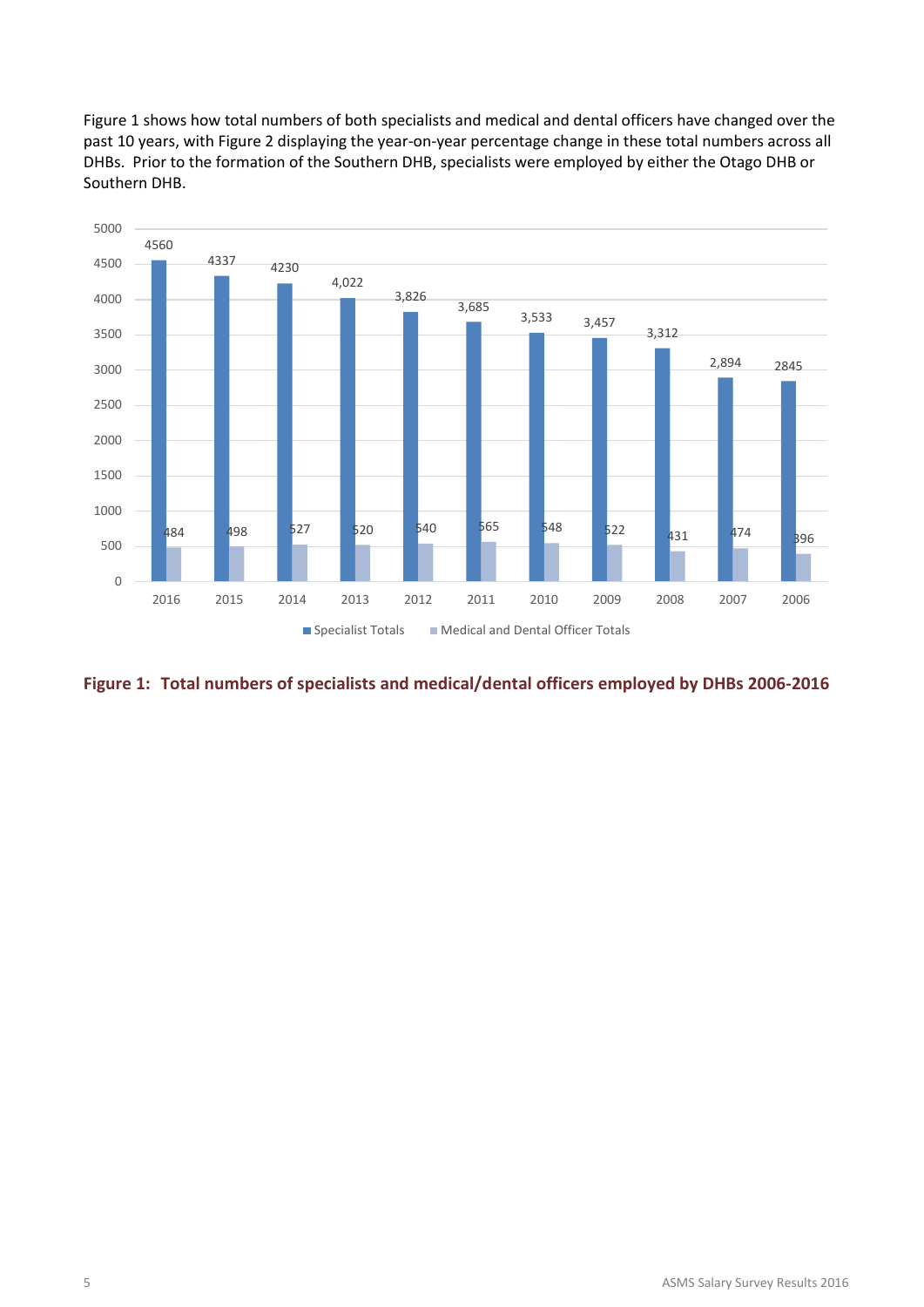

#### **Figure 2: Percentage change in numbers of specialists and medical/dental officers employed by DHBs 2006-2016**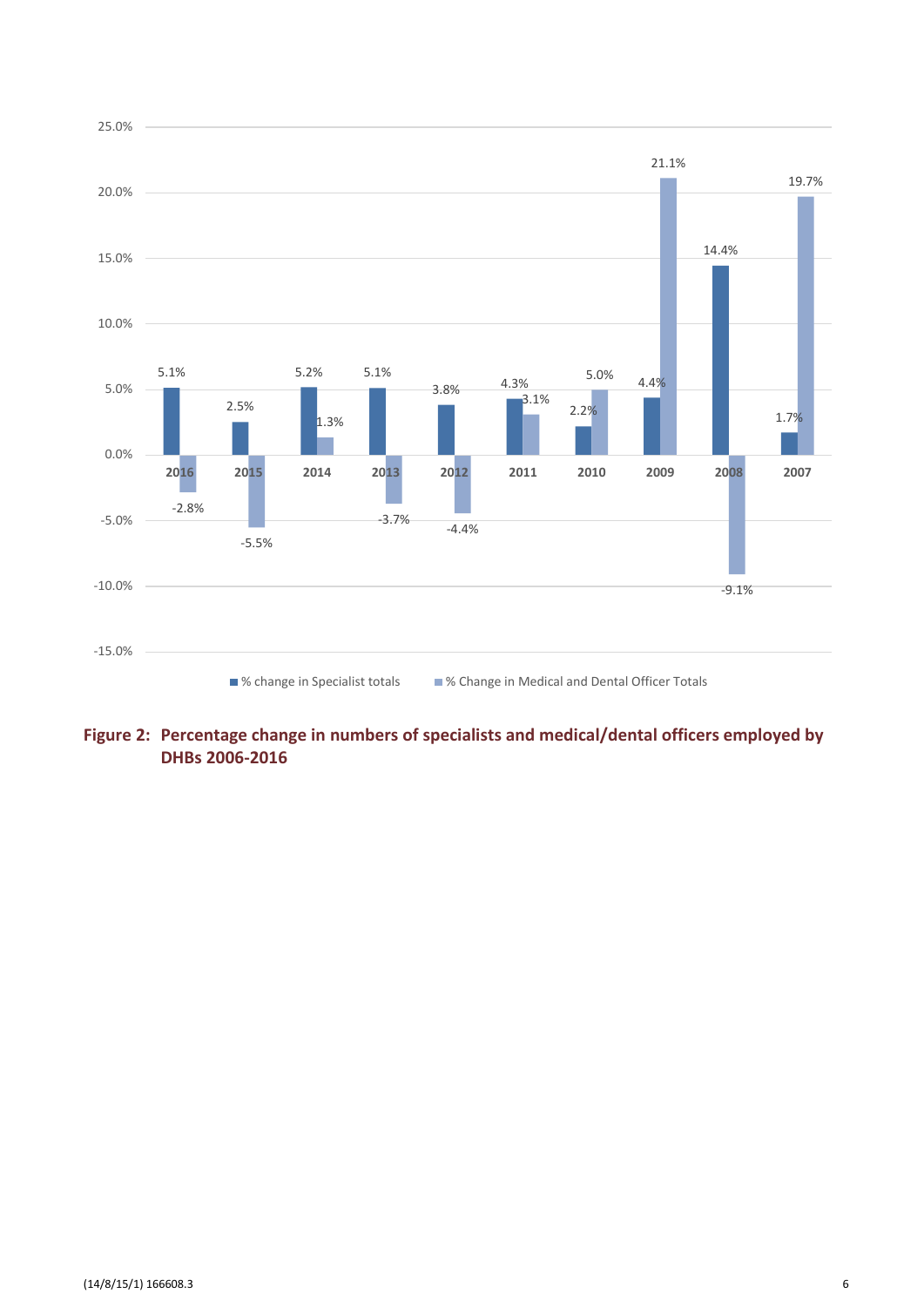

Figure 3 describes trends in average specialist and medical and dental officer salaries over the past five years with Figure 4 exploring the percentage change in average salary from 2011.





#### **Figure 4: Percentage change in average specialist and medical/dental officers salary 2011-2016**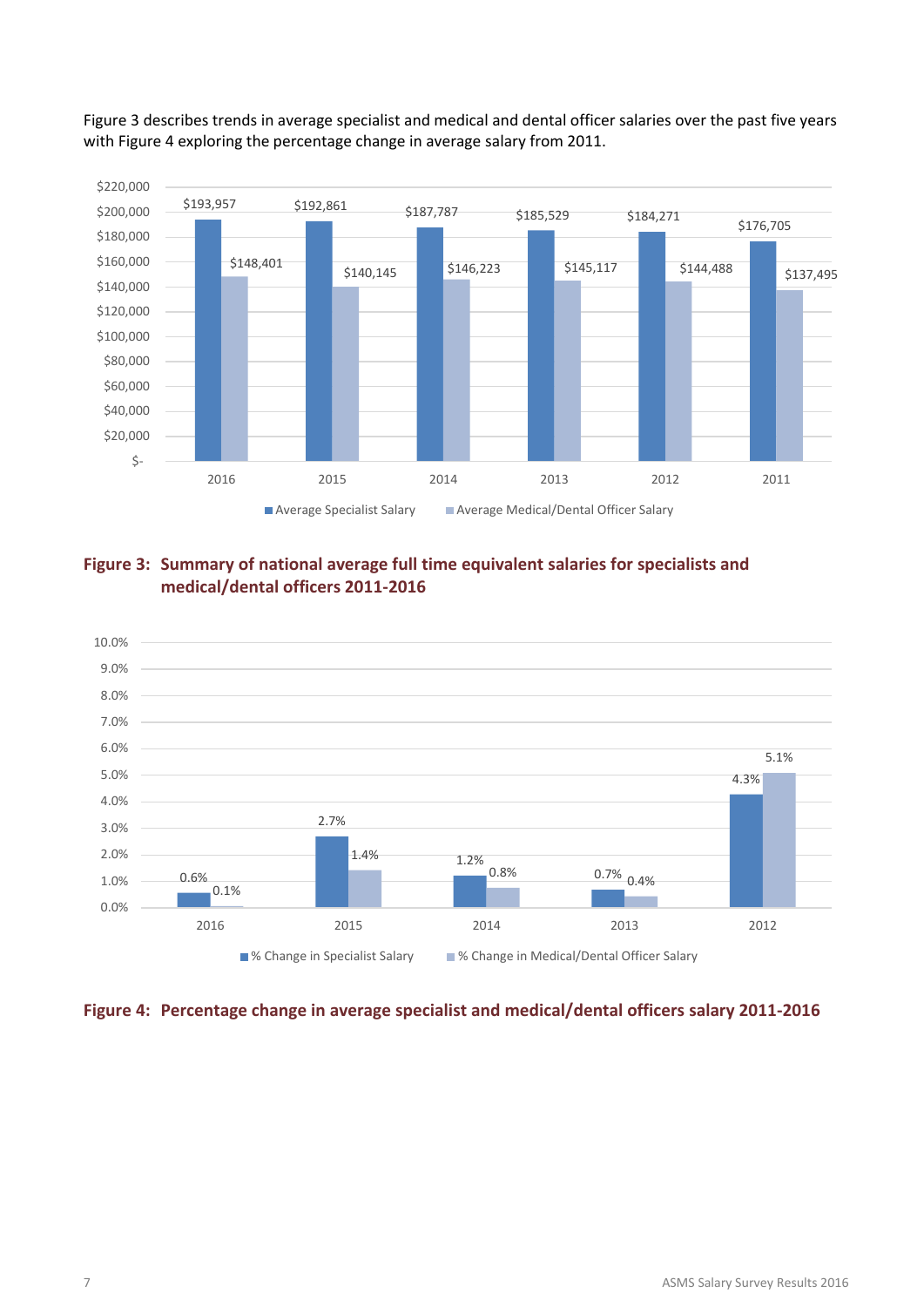Table 3 explores the ranked average salaries of specialists according to DHB and numbers employed. This year, Whanganui is the DHB with the highest average salary for specialists, a trend which is also displayed in Figure 5.

| <b>DHB</b>                | Average specialist salary | <b>Numbers of specialists per DHB</b> |
|---------------------------|---------------------------|---------------------------------------|
| Whanganui                 | \$203,164                 | 58                                    |
| <b>Tairawhiti</b>         | \$202,127                 | 55                                    |
| <b>South Canterbury</b>   | \$201,826                 | 43                                    |
| <b>West Coast</b>         | \$200,903                 | 31                                    |
| Wairarapa                 | \$200,500                 | 35                                    |
| <b>Nelson Marlborough</b> | \$199,042                 | 130                                   |
| <b>MidCentral</b>         | \$197,721                 | 147                                   |
| <b>Taranaki</b>           | \$195,933                 | 82                                    |
| Southern                  | \$195,755                 | 282                                   |
| <b>Auckland</b>           | \$195,269                 | 886                                   |
| <b>Lakes</b>              | \$194,756                 | 78                                    |
| <b>Capital Coast</b>      | \$194,097                 | 367                                   |
| Waikato                   | \$193,712                 | 356                                   |
| <b>Bay of Plenty</b>      | \$193,582                 | 177                                   |
| <b>Hawke's Bay</b>        | \$193,403                 | 129                                   |
| <b>Hutt Valley</b>        | \$192,752                 | 135                                   |
| <b>Northland</b>          | \$191,803                 | 160                                   |
| Canterbury                | \$191,468                 | 510                                   |
| Waitemata                 | \$190,990                 | 412                                   |
| <b>Counties Manukau</b>   | \$190,462                 | 487                                   |

# **Table 3: Ranked average specialist salary according to DHB including numbers of specialists 2016**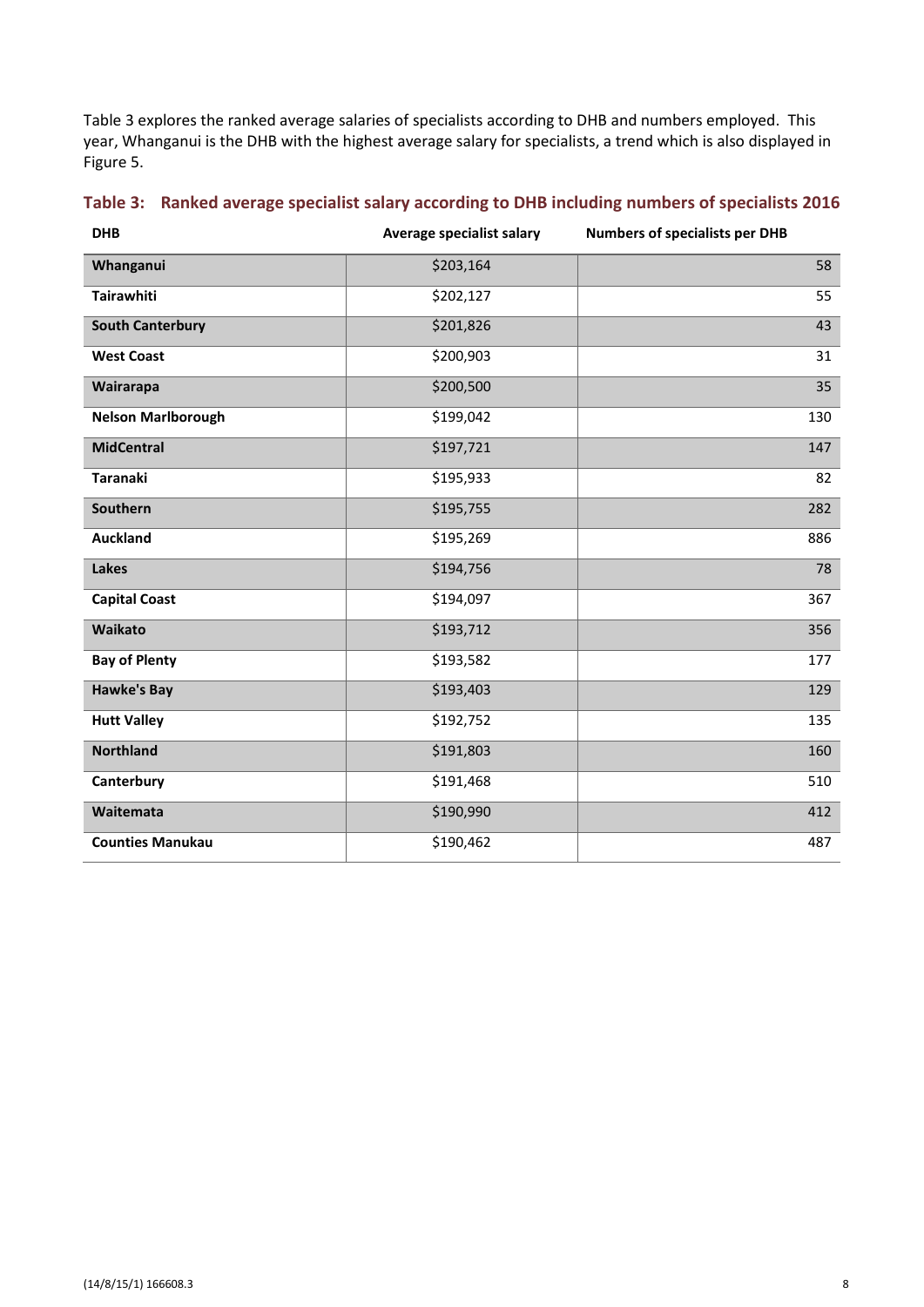

**Figure 5: Ranked average specialist salary per DHB 2016**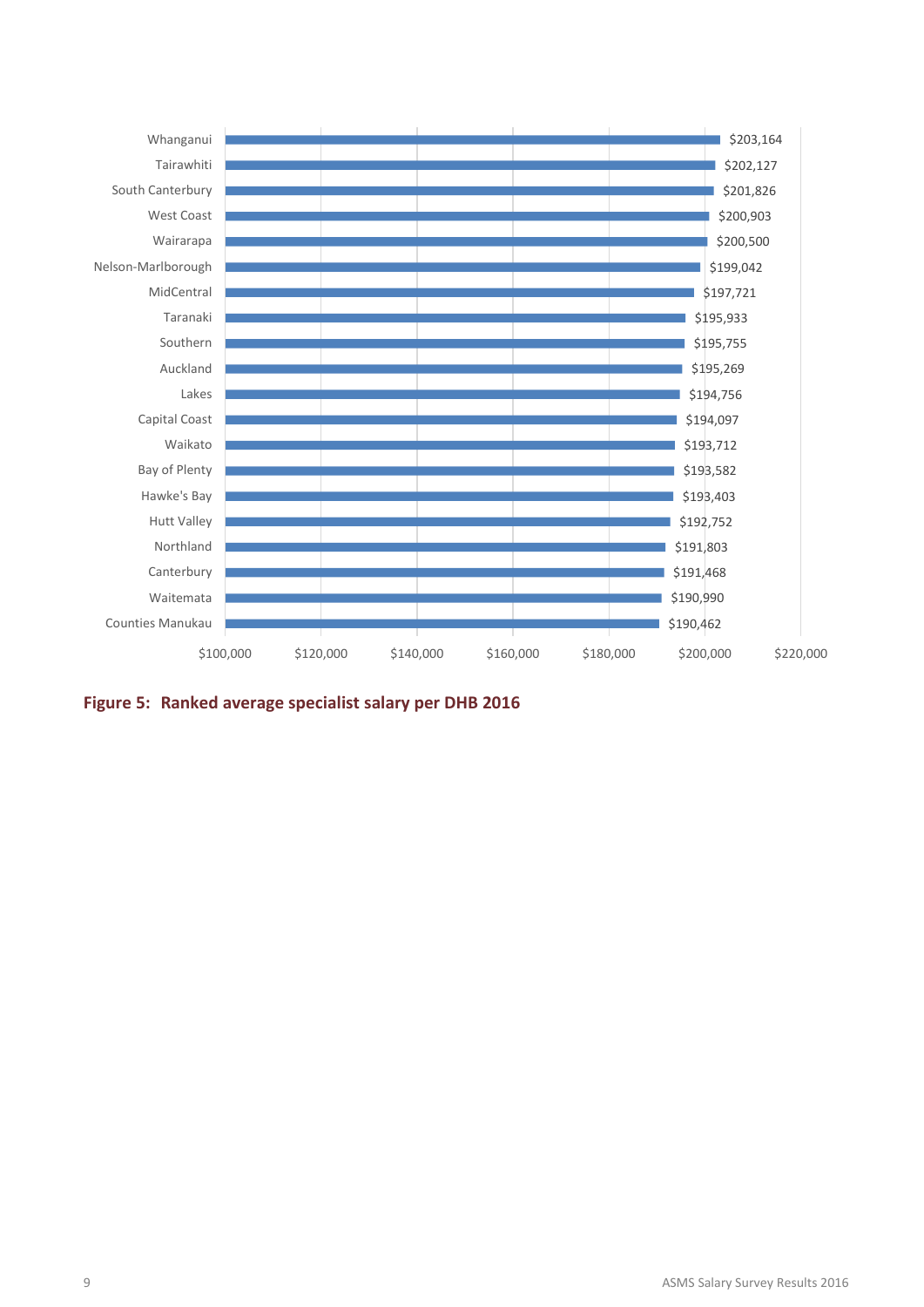Table 4 presents the same figures for medical and dental officers. Tairawhiti, South Canterbury and Southern DHBs provide the highest average salary. Note that in 2016, Wairarapa DHB has no medical or dental officers. The ranked average salaries according to DHB are also displayed in Figure 6.

| <b>DHB</b>                | Average medical/dental officer<br>salary | Numbers of medical/dental officers<br>per DHB |
|---------------------------|------------------------------------------|-----------------------------------------------|
|                           |                                          |                                               |
| <b>Tairawhiti</b>         | \$166,000                                | $\overline{2}$                                |
| <b>South Canterbury</b>   | \$166,000                                | $\overline{\mathbf{4}}$                       |
| Southern                  | \$166,000                                | 14                                            |
| <b>Nelson Marlborough</b> | \$161,667                                | 18                                            |
| <b>Bay of Plenty</b>      | \$161,011                                | 23                                            |
| <b>MidCentral</b>         | \$160,694                                | 18                                            |
| <b>Hutt Valley</b>        | \$159,932                                | 11                                            |
| Whanganui                 | \$159,100                                | 5                                             |
| <b>Hawke's Bay</b>        | \$157,636                                | 11                                            |
| <b>West Coast</b>         | \$156,792                                | 6                                             |
| Waikato                   | \$155,143                                | 35                                            |
| <b>Capital Coast</b>      | \$154,964                                | 14                                            |
| Waitemata                 | \$150,097                                | 77                                            |
| <b>Taranaki</b>           | \$148,697                                | 19                                            |
| <b>Counties Manukau</b>   | \$148,600                                | 25                                            |
| Canterbury                | \$145,262                                | 64                                            |
| <b>Lakes</b>              | \$144,600                                | 5                                             |
| <b>Northland</b>          | \$137,386                                | 11                                            |
| <b>Auckland</b>           | \$137,350                                | 122                                           |
| Wairarapa                 |                                          | 0                                             |

#### **Table 4: Ranked average medical/dental officer salary per DHB including numbers of medical/dental officers 2016**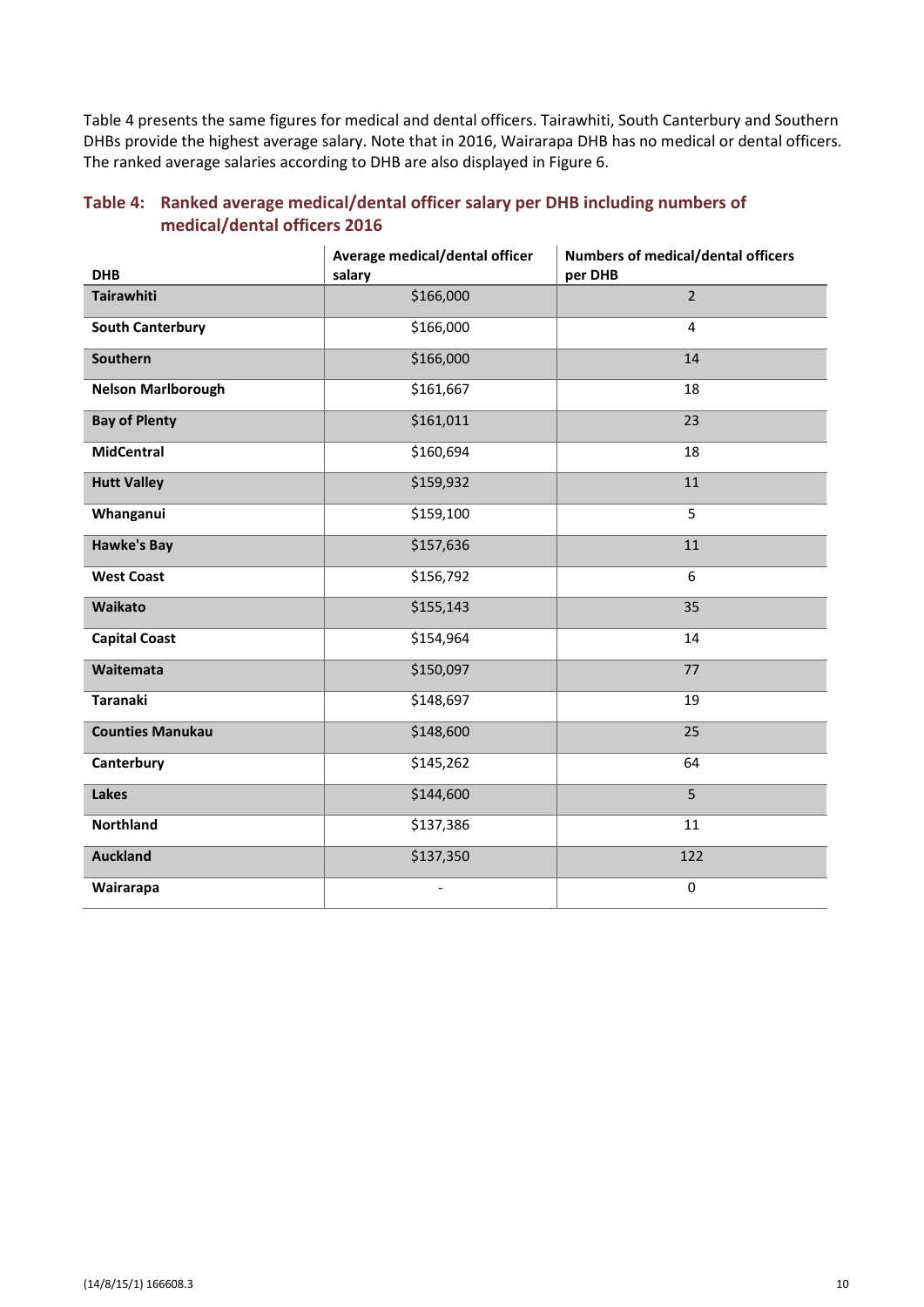

#### **Figure 6: Ranked average medical/dental officer salary per DHB 2016**

The following two tables present a detailed breakdown of where specialists (table 5) and medical and dental officers (table 6) are placed on their respective salary scales according to gender and how this varies at each DHB. The final rows present the gender totals, national totals and the percentage of females and males on each of the salary steps. In 2016 Wairarapa recorded no medical or dental officers although there were 6 on the top step in 2015. This data is summarised across all DHBs in Figures 7 and 8.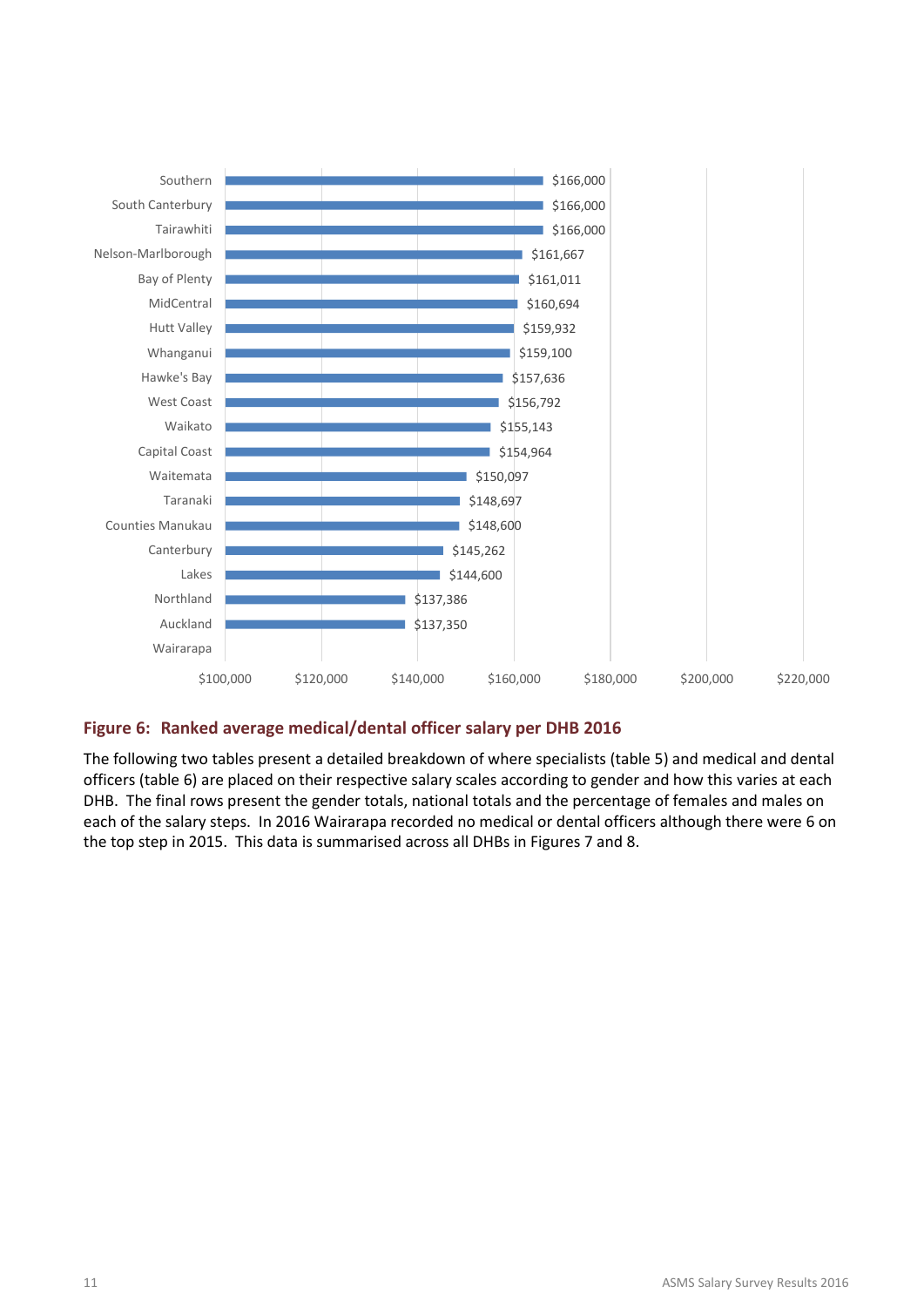| <b>DHB</b>                 |                                      | 13             | 12                  | 11             | 10             | 9                    | 8                       | 7                            | 6              | 5                 | 4              | 3                              | $\mathbf{2}$                     | $\mathbf{1}$         |
|----------------------------|--------------------------------------|----------------|---------------------|----------------|----------------|----------------------|-------------------------|------------------------------|----------------|-------------------|----------------|--------------------------------|----------------------------------|----------------------|
| <b>Northland</b>           | Males                                | 37             | 4                   | 9              | 5              | 5                    | 5                       | 5                            | 3              | 8                 | 11             | 5                              | $\overline{2}$                   | $\overline{2}$       |
|                            | Females                              | 14             | 4                   | 5              | $\overline{2}$ | 4                    | 4                       | $\mathbf{1}$                 | 4              | 6                 | 10             | $\mathbf{1}$                   | 4                                | 0                    |
|                            | <b>TOTAL</b>                         | 51             | 8                   | 14             | $\overline{7}$ | 9                    | 9                       | 6                            | $\overline{7}$ | 14                | 21             | 6                              | 6                                | $\overline{2}$       |
| Waitemata                  | Males                                | 97             | 17                  | 16             | 15             | 13                   | 7                       | 9                            | $\overline{7}$ | 27                | 13             | 10                             | 8                                | 14                   |
|                            | Females                              | 37             | 12                  | 4              | 6              | 11                   | 7                       | 10                           | 6              | 26                | 13             | 9                              | 11                               | $\overline{7}$       |
|                            | <b>TOTAL</b>                         | 134            | 29                  | 20             | 21             | 24                   | 14                      | 19                           | 13             | 53                | 26             | 19                             | 19                               | 21                   |
| Auckland                   | Males                                | 278            | 23                  | 19             | 15             | 15                   | 15                      | 12                           | 17             | 57                | 26             | 14                             | 10                               | 15                   |
|                            | Females                              | 112            | 17                  | 18             | 23             | 23                   | 17                      | 17                           | 21             | 55                | 18             | 19                             | 13                               | 17                   |
|                            | <b>TOTAL</b>                         | 390            | 40                  | 37             | 38             | 38                   | 32                      | 29                           | 38             | 112               | 44             | 33                             | 23                               | 32                   |
| <b>Counties Manukau</b>    | Males                                | 100            | 37                  | 10             | 18             | 10                   | 12                      | 15                           | 19             | 26                | 15             | $\overline{4}$                 | $\overline{7}$                   | 16                   |
|                            | Females                              | 46             | 13                  | 5              | 6              | 9                    | 10                      | 15                           | 13             | 26                | 11             | 16                             | 9                                | 19                   |
|                            | <b>TOTAL</b>                         | 146            | 50                  | 15             | 24             | 19                   | 22                      | 30                           | 32             | 52                | 26             | 20                             | 16                               | 35                   |
| Waikato                    | Males                                | 113            | 13                  | 12             | 13             | 11                   | 12                      | 16                           | 9              | 28                | 10             | 10                             | 5                                | 6                    |
|                            | Females<br><b>TOTAL</b>              | 20<br>133      | 4<br>17             | 6<br>18        | 5<br>18        | $\overline{7}$<br>18 | 6<br>18                 | 8<br>24                      | 7<br>16        | 16<br>44          | 8<br>18        | 5<br>15                        | $\overline{2}$<br>$\overline{7}$ | 4                    |
| <b>Bay of Plenty</b>       | Males                                | 63             | $\overline{2}$      | 6              | 2              | 6                    | 3                       | 6                            | 6              | 9                 | 3              | 5                              | 3                                | 10<br>$\overline{2}$ |
|                            | Females                              | 15             | 0                   | $\overline{2}$ | $\overline{2}$ | 2                    | $\mathbf 1$             | 5                            | 7              | 11                | $\mathbf{1}$   | 5                              | 8                                | $\overline{2}$       |
|                            | <b>TOTAL</b>                         | 78             | $\overline{2}$      | 8              | 4              | 8                    | $\overline{4}$          | 11                           | 13             | 20                | $\overline{4}$ | 10                             | 11                               | $\overline{4}$       |
| Lakes                      | Males                                | 26             | 5                   | 3              | 4              | 0                    | $\mathbf 1$             | $\overline{2}$               | 3              | 4                 | $\mathbf{1}$   | $\mathbf{1}$                   | $\overline{2}$                   | $\mathbf{1}$         |
|                            | Females                              | 8              | $\mathbf{1}$        | 0              | 1              | 0                    | 0                       | $\mathbf{1}$                 | $\mathbf{1}$   | 3                 | $\overline{2}$ | $\overline{2}$                 | 3                                | 3                    |
|                            | <b>TOTAL</b>                         | 34             | 6                   | 3              | 5              | $\mathbf{0}$         | $1\,$                   | 3                            | $\overline{4}$ | $\overline{7}$    | $\overline{3}$ | $\overline{3}$                 | 5                                | $\overline{4}$       |
| Tairawhiti                 | Males                                | 21             | 4                   | 3              | 0              | 4                    | $\overline{2}$          | 4                            | $\mathbf{1}$   | $\mathbf{1}$      | 0              | 0                              | 0                                | 0                    |
|                            | Females                              | 7              | 0                   | 0              | 0              | $\mathbf 1$          | $\overline{2}$          | $\overline{2}$               | 0              | 0                 | $\mathbf{1}$   | $\overline{2}$                 | 0                                | 0                    |
|                            | <b>TOTAL</b>                         | 28             | $\overline{4}$      | 3              | 0              | 5                    | $\overline{\mathbf{4}}$ | 6                            | $1\,$          | $\mathbf{1}$      | $\mathbf{1}$   | $\overline{2}$                 | $\pmb{0}$                        | $\pmb{0}$            |
| <b>Taranaki</b>            | Males                                | 25             | 5                   | $\overline{2}$ | 3              | $\overline{2}$       | 3                       | $\overline{2}$               | $\overline{2}$ | 6                 | 3              | $\mathbf 1$                    | $\mathbf{1}$                     | 0                    |
|                            | Females                              | 10             | $\mathbf{1}$        | 0              | $\mathbf 1$    | 0                    | 1                       | 3                            | $\overline{2}$ | 4                 | 0              | 3                              | $\overline{2}$                   | 0                    |
|                            | <b>TOTAL</b>                         | 35             | 6                   | $\overline{2}$ | 4              | $\overline{2}$       | 4                       | 5                            | $\overline{4}$ | 10                | 3              | $\overline{4}$                 | 3                                | 0                    |
| <b>Hawkes Bay</b>          | Males                                | 39             | 10                  | $\overline{2}$ | 6              | 3                    | $\overline{7}$          | $\mathbf{1}$                 | 8              | 8                 | 5              | $\mathbf{1}$                   | $\mathbf{1}$                     | 0                    |
|                            | Females                              | 5              | $\overline{2}$      | $\overline{2}$ | 3              | 0                    | 3                       | $\mathbf{1}$                 | 4              | 7                 | $\overline{2}$ | 4                              | $\mathbf{1}$                     | 4                    |
|                            | <b>TOTAL</b>                         | 44             | 12                  | $\overline{4}$ | 9              | 3                    | 10                      | $\overline{2}$               | 12             | 15                | $\overline{7}$ | 5                              | $\overline{2}$                   | $\overline{4}$       |
| Whanganui                  | Males                                | 22             | 11                  | $\mathbf{1}$   | 5              | $\mathbf 1$          | $\overline{2}$          | $\mathbf{1}$                 | $\mathbf 1$    | $\mathbf 1$       | $\mathbf{1}$   | 0                              | $\overline{2}$                   | 0                    |
|                            | Females                              | 5              | $\mathbf 0$         | $\mathbf 1$    | 0              | $\mathbf 1$          | 0                       | 0                            | $\mathbf 1$    | 0                 | $\overline{2}$ | 0                              | 0                                | $\mathbf 0$          |
|                            | <b>TOTAL</b>                         | 27             | 11                  | $\overline{2}$ | 5              | $\overline{2}$       | $\overline{2}$          | $\mathbf{1}$                 | $\overline{2}$ | $\mathbf{1}$      | 3              | 0                              | $\overline{2}$                   | $\mathbf 0$          |
| MidCentral                 | Males                                | 69             | $\overline{2}$      | 3              | 3              | 2                    | $\overline{2}$          | 5                            | 4              | 6                 | 8              | $\mathbf{1}$                   | 3                                | 3                    |
|                            | Females                              | $\overline{7}$ | 3                   | $\overline{2}$ | $\overline{2}$ | 3                    | $\overline{2}$          | 0                            | 3              | 8                 | $\mathbf{1}$   | $\mathbf{1}$                   | $\overline{2}$                   | $\overline{2}$       |
|                            | <b>TOTAL</b>                         | 76             | 5                   | 5              | 5              | 5                    | $\overline{\mathbf{4}}$ | 5                            | $\overline{7}$ | 14                | 9              | $\overline{2}$                 | 5                                | 5                    |
| Wairarapa                  | Males                                | 20             | 0                   | 0              | $\mathbf{1}$   | 0                    | 0                       | $\mathbf 1$                  | 0              | 0                 | 3              | $\mathbf{1}$                   | 0                                | $\mathbf{1}$         |
|                            | Females                              | 3              | 0                   | 0              | 0              | 0                    | 0                       | $\mathbf{1}$                 | 0              | 1                 | 3              | 0                              | 0                                | 0                    |
|                            | <b>TOTAL</b>                         | 23             | $\mathbf 0$         | $\mathbf 0$    | $\mathbf 1$    | 0                    | 0                       | $\overline{2}$               | 0<br>4         | $\mathbf{1}$<br>4 | 6              | $\mathbf{1}$<br>$\overline{2}$ | $\mathbf{0}$<br>4                | $\mathbf{1}$         |
| Hutt                       | Males<br>Females                     | 36<br>13       | $\overline{2}$<br>3 | 8<br>0         | 5<br>4         | 5<br>5               | 6<br>4                  | $\mathbf{1}$<br>$\mathbf{1}$ | 0              | $\overline{7}$    | 5<br>2         | 4                              | 3                                | 4<br>3               |
|                            | <b>TOTAL</b>                         | 49             | 5                   | 8              | 9              | 10                   | 10                      | $\overline{2}$               | $\overline{4}$ | 11                | $\overline{7}$ | 6                              | $\overline{7}$                   | $\overline{7}$       |
| <b>Capital &amp; Coast</b> | Males                                | 97             | 17                  | 16             | 11             | 7                    | 10                      | 8                            | 13             | 16                | 15             | $10\,$                         | 4                                | $\overline{7}$       |
|                            | Females                              | 42             | 8                   | $\overline{2}$ | 10             | 10                   | 9                       | $\overline{7}$               | 4              | 13                | 12             | $\overline{7}$                 | $\overline{7}$                   | 5                    |
|                            | <b>TOTAL</b>                         | 139            | 25                  | 18             | 21             | 17                   | 19                      | 15                           | 17             | 29                | 27             | 17                             | $11\,$                           | 12                   |
| <b>Nelson Marlborough</b>  | Males                                | 54             | 5                   | 4              | $\overline{2}$ | 3                    | 6                       | 5                            | 0              | 6                 | $\overline{7}$ | 0                              | $\overline{2}$                   | 0                    |
|                            | Females                              | 11             | 3                   | $\overline{2}$ | 0              | $\mathbf{1}$         | $\overline{2}$          | 5                            | 0              | $\overline{7}$    | 0              | $\overline{2}$                 | $\mathbf{1}$                     | $\overline{2}$       |
|                            | <b>TOTAL</b>                         | 65             | 8                   | 6              | $\overline{2}$ | 4                    | 8                       | 10                           | 0              | 13                | $\overline{7}$ | $\overline{2}$                 | 3                                | $\overline{2}$       |
| <b>West Coast</b>          | Males                                | 13             | $\overline{2}$      | $\mathbf 1$    | $\mathbf{1}$   | $\overline{2}$       | 0                       | 0                            | $\overline{2}$ | $\mathbf 1$       | $\overline{2}$ | 0                              | $\mathbf{1}$                     | 0                    |
|                            | Females                              | 3              | 0                   | $\mathbf{1}$   | 0              | $\mathbf 1$          | 0                       | 0                            | 0              | 0                 | 1              | 0                              | 0                                | 0                    |
|                            | <b>TOTAL</b>                         | 16             | $\overline{2}$      | $\overline{2}$ | $\mathbf{1}$   | 3                    | 0                       | $\pmb{0}$                    | $\overline{2}$ | $\mathbf{1}$      | 3              | 0                              | $\mathbf{1}$                     | $\mathbf 0$          |
| Canterbury                 | Males                                | 143            | 17                  | 24             | 9              | 14                   | 10                      | 15                           | 12             | 27                | 18             | 22                             | 13                               | $\overline{7}$       |
|                            | Females                              | 40             | 4                   | 13             | 5              | 10                   | 4                       | 4                            | 14             | 43                | 10             | 13                             | 11                               | 8                    |
|                            | <b>TOTAL</b>                         | 183            | 21                  | 37             | 14             | 24                   | 14                      | 19                           | 26             | 70                | 28             | 35                             | 24                               | 15                   |
| <b>South Canterbury</b>    | Males                                | 16             | 5                   | 4              | $\mathbf{1}$   | 2                    | 0                       | $\overline{2}$               | 0              | $\mathbf{1}$      | 0              | $\overline{2}$                 | 0                                | 0                    |
|                            | Females                              | 5              | 0                   | $\mathbf{1}$   | 0              | 0                    | 0                       | 0                            | 0              | $\mathbf{1}$      | 0              | 3                              | 0                                | 0                    |
|                            | <b>TOTAL</b>                         | 21             | 5                   | 5              | $\mathbf{1}$   | $\overline{2}$       | $\pmb{0}$               | $\overline{2}$               | 0              | $\overline{2}$    | 0              | 5                              | $\mathbf 0$                      | $\mathbf 0$          |
| Southern                   | Males                                | 101            | 4                   | $\overline{7}$ | 7              | 7                    | 10                      | 5                            | 7              | 14                | 14             | 3                              | 5                                | 4                    |
|                            | Females<br><b>TOTAL</b>              | 29             | 3<br>$\overline{7}$ | 6<br>13        | 6<br>13        | 4                    | 4                       | 4                            | $\overline{2}$ | 15<br>29          | 7<br>21        | $\overline{7}$<br>10           | 4                                | 3                    |
|                            | <b>Males</b>                         | 130            | 185                 | 150            | 126            | 11<br>112            | 14<br>113               | 9<br>115                     | 9<br>118       | 250               | 160            | 92                             | 9<br>73                          | $\overline{7}$       |
| <b>Gender Totals</b>       | <b>Females</b>                       | 1,370<br>432   | 78                  | 70             | 76             | 92                   | 76                      | 85                           | 89             | 249               | 104            | 103                            | 81                               | 82<br>79             |
|                            | <b>National Total</b>                | 1,802          | 263                 | 220            | 202            | 204                  | 189                     | 200                          | 207            | 499               | 264            | 195                            | 154                              | 161                  |
|                            |                                      |                | 30%                 | 32%            | 38%            | 45%                  | 40%                     | 43%                          | 43%            | 50%               | 39%            | 53%                            | 53%                              | 49%                  |
|                            | Percentage Female<br>Percentage Male | 24%<br>76%     | 70%                 | 68%            | 62%            | 55%                  | 60%                     | 58%                          | 57%            | 50%               | 61%            | 47%                            | 47%                              | 51%                  |
|                            |                                      |                |                     |                |                |                      |                         |                              |                |                   |                |                                |                                  |                      |

# **Table 5.1: Numbers of specialists on each salary step by gender and DHB 2016**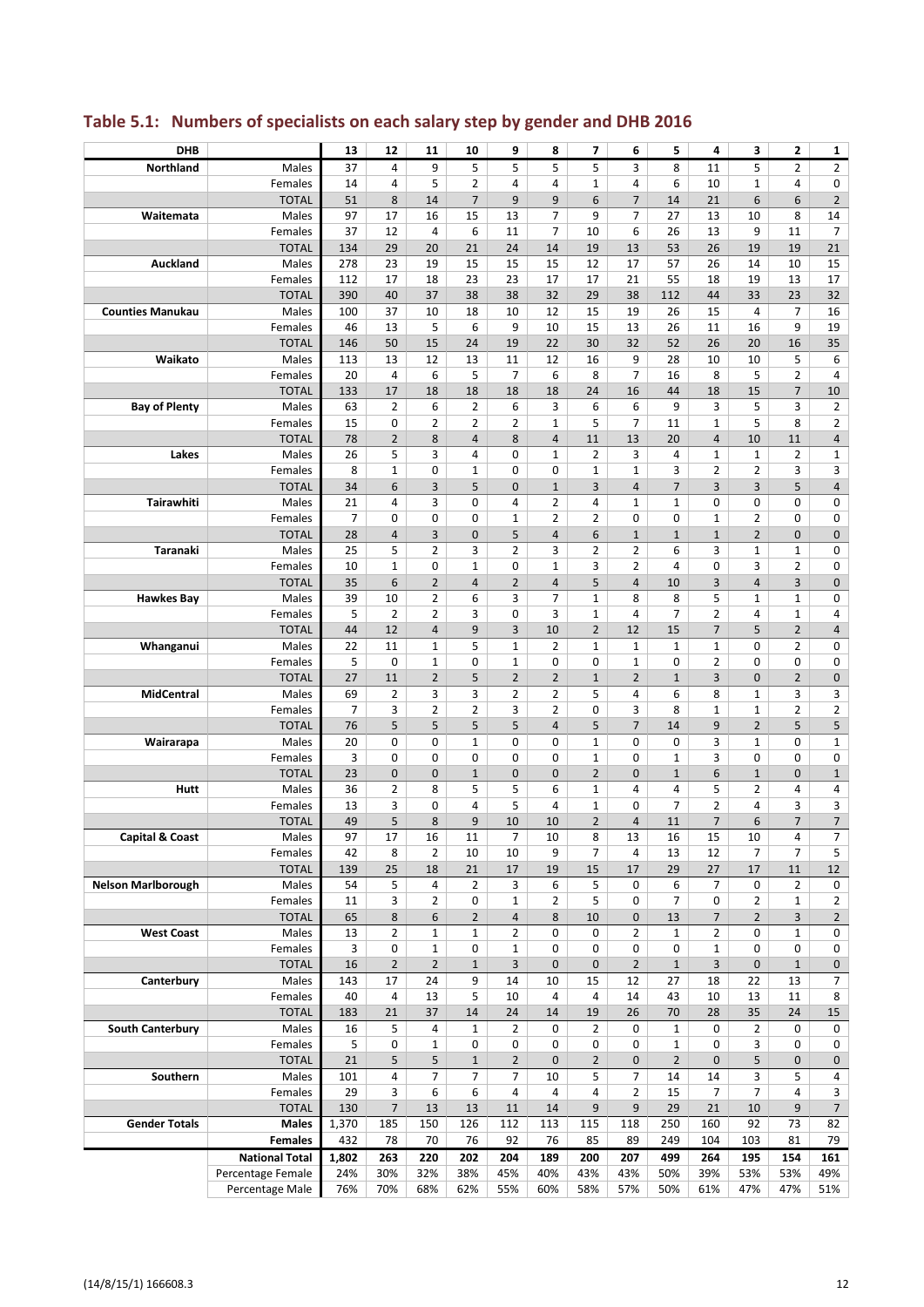| <b>DHB</b>              |                                         | 12                               | 11                | 10                  | 9                             | 8                             | $\overline{ }$          | 6                | 5                          | 4                 | 3                   | $\mathbf{2}$                | $\mathbf{1}$        |
|-------------------------|-----------------------------------------|----------------------------------|-------------------|---------------------|-------------------------------|-------------------------------|-------------------------|------------------|----------------------------|-------------------|---------------------|-----------------------------|---------------------|
| Northland               | Males                                   | 0                                | $\overline{2}$    | 0                   | $\mathbf{1}$                  | $\mathbf{1}$                  | 0                       | 0                | 0                          | $\mathbf{1}$      | $\mathbf{1}$        | 0                           | $\mathsf 0$         |
|                         | Females                                 | 0                                | $\mathbf 0$       | 0                   | 0                             | $\mathbf 1$                   | 0                       | 0                | $\mathbf 1$                | $\overline{2}$    | 0                   | $\mathbf 1$                 | 0                   |
|                         | <b>TOTAL</b>                            | $\mathbf 0$                      | $\overline{2}$    | $\mathbf 0$         | $\mathbf{1}$                  | $\overline{2}$                | $\mathbf{0}$            | $\pmb{0}$        | $\mathbf{1}$               | 3                 | $\mathbf{1}$        | $\mathbf{1}$                | $\mathsf{O}\xspace$ |
| Waitemata               | Males                                   | 26                               | $\mathbf{1}$      | 0                   | $\mathbf{1}$                  | 0                             | 3                       | 1                | $\overline{2}$             | $\mathbf{1}$      | 2                   | $\overline{2}$              | $\overline{7}$      |
|                         | Females                                 | 19                               | 0                 | $\mathbf 1$         | $\mathbf 1$                   | 0                             | $\mathbf 1$             | $\overline{2}$   | 0                          | $\mathbf{1}$      | $\overline{2}$      | $\mathbf{1}$                | 3                   |
|                         | <b>TOTAL</b>                            | 45                               | $\mathbf{1}$      | $\mathbf 1$         | $\overline{2}$                | 0                             | $\overline{\mathbf{4}}$ | 3                | $\overline{2}$             | $\overline{2}$    | 4                   | 3                           | 10                  |
| Auckland                | Males                                   | 17                               | $\mathbf 1$       | $\overline{2}$      | $\overline{2}$                | $\mathbf 1$                   | $\overline{2}$          | $\mathbf 1$      | 5                          | $\mathbf 1$       | $\mathbf 1$         | 6                           | 19                  |
|                         | Females                                 | 18                               | $\overline{2}$    | 3                   | 3                             | $\mathbf 1$                   | $\overline{2}$          | $\overline{2}$   | $\overline{2}$             | 3                 | 3                   | 8                           | 17                  |
|                         | <b>TOTAL</b>                            | 35                               | 3                 | 5                   | 5                             | $\overline{2}$                | $\overline{4}$          | 3                | $\overline{7}$             | $\overline{4}$    | $\overline{4}$      | 14                          | 36                  |
| <b>Counties Manukau</b> | Males                                   | 3                                | $\mathbf{1}$      | $\overline{2}$      | $\overline{2}$                | $\overline{2}$                | 0                       | 0                | 3                          | 0                 | 0                   | $\mathbf{1}$                | $\mathbf{1}$        |
|                         | Females                                 | 4                                | 0                 | $\mathbf{1}$        | $\mathbf{1}$                  | $\overline{2}$                | $\mathbf{1}$            | 0                | $\mathbf{1}$               | 0                 | 0                   | 0                           | 0                   |
|                         | <b>TOTAL</b>                            | $\overline{7}$                   | $\mathbf 1$       | 3                   | 3                             | $\overline{\mathbf{4}}$       | $1\,$                   | 0                | $\overline{4}$             | 0                 | 0                   | $\mathbf{1}$                | $\mathbf 1$         |
| Waikato                 | Males<br>Females                        | 11<br>6                          | $\mathbf{1}$<br>3 | 0<br>$\overline{2}$ | $\overline{2}$<br>$\mathbf 1$ | $\overline{2}$<br>$\mathbf 1$ | $\mathbf 1$<br>0        | $\mathbf 1$<br>0 | $\overline{2}$<br>0        | 0<br>0            | 0<br>0              | $\overline{2}$<br>0         | $\pmb{0}$<br>0      |
|                         | <b>TOTAL</b>                            | 17                               | $\overline{4}$    | $\overline{2}$      | 3                             | 3                             | $1\,$                   | $\mathbf 1$      | $\overline{2}$             | $\mathbf 0$       | 0                   | $\overline{2}$              | $\pmb{0}$           |
| Bay of Plenty           | Males                                   | $\overline{7}$                   | $\mathbf 0$       | 0                   | $\mathbf{1}$                  | 0                             | $\mathbf 1$             | 0                | $\mathbf 0$                | 0                 | 0                   | $\mathbf 0$                 | $\pmb{0}$           |
|                         | Females                                 | 10                               | $\mathbf{1}$      | 0                   | 0                             | $\overline{2}$                | $\mathbf 1$             | 0                | 0                          | 0                 | 0                   | 0                           | 0                   |
|                         | <b>TOTAL</b>                            | 17                               | $1\,$             | $\mathbf 0$         | $\mathbf{1}$                  | $\overline{2}$                | $\overline{2}$          | 0                | $\mathbf 0$                | $\mathbf 0$       | 0                   | $\mathbf 0$                 | 0                   |
| Lakes                   | Males                                   | $\overline{2}$                   | 0                 | 0                   | 0                             | 0                             | 0                       | 0                | 0                          | 0                 | 0                   | $\mathbf 0$                 | $\mathbf 1$         |
|                         | Females                                 | 0                                | 0                 | 0                   | 0                             | 0                             | $\mathbf 1$             | $\mathbf 1$      | 0                          | 0                 | 0                   | $\mathbf 0$                 | 0                   |
|                         | <b>TOTAL</b>                            | $\overline{2}$                   | $\mathbf 0$       | $\mathbf 0$         | $\pmb{0}$                     | 0                             | $1\,$                   | $1\,$            | $\mathbf 0$                | $\mathbf 0$       | 0                   | $\mathbf 0$                 | $1\,$               |
| Tairawhiti              | Males                                   | $\mathbf 1$                      | $\mathbf 0$       | $\mathbf 0$         | 0                             | 0                             | 0                       | 0                | $\mathbf 0$                | 0                 | 0                   | $\mathbf 0$                 | $\pmb{0}$           |
|                         | Females                                 | $\mathbf{1}$                     | $\mathbf 0$       | 0                   | 0                             | 0                             | 0                       | 0                | $\mathbf 0$                | 0                 | 0                   | $\mathbf 0$                 | 0                   |
|                         | <b>TOTAL</b>                            | $\overline{2}$                   | $\mathbf{0}$      | $\mathbf 0$         | $\mathbf 0$                   | 0                             | 0                       | $\mathbf 0$      | $\mathbf 0$                | $\mathbf 0$       | $\mathbf{0}$        | $\mathbf 0$                 | $\pmb{0}$           |
| Taranaki                | Males                                   | 5                                | 0                 | 0                   | 0                             | 0                             | 0                       | 0                | $\mathbf{1}$               | 0                 | 0                   | $\mathbf 0$                 | 3                   |
|                         | Females                                 | 5                                | $\mathbf{1}$      | 0                   | $\mathbf 1$                   | 0                             | $\mathbf 1$             | 0                | 0                          | $\mathbf 1$       | 0                   | 0                           | $\mathbf 1$         |
|                         | <b>TOTAL</b>                            | 10                               | $\mathbf{1}$      | $\mathbf 0$         | $\mathbf 1$                   | 0                             | $1\,$                   | $\mathbf 0$      | $\mathbf{1}$               | $\mathbf 1$       | 0                   | $\mathbf 0$                 | 4                   |
| Hawkes Bay              | Males                                   | $\overline{4}$                   | $\mathbf 0$       | 0                   | 0                             | $\mathbf 1$                   | $\mathbf 1$             | 0                | 0                          | 0                 | 0                   | $\mathbf 0$                 | 0                   |
|                         | Females                                 | 3                                | $\mathbf{1}$      | 0                   | 0                             | 0                             | 0                       | 0                | 0                          | $\mathbf 1$       | 0                   | $\mathbf 0$                 | 0                   |
|                         | <b>TOTAL</b><br>Males                   | $\overline{7}$<br>$\overline{2}$ | $\mathbf{1}$<br>0 | $\mathbf 0$<br>0    | $\pmb{0}$<br>0                | $\mathbf{1}$<br>0             | $1\,$<br>0              | $\mathbf 0$<br>0 | $\mathbf 0$<br>$\mathbf 1$ | $\mathbf{1}$<br>0 | 0<br>0              | $\mathbf 0$<br>$\mathbf 0$  | $\pmb{0}$<br>0      |
| Whanganui               | Females                                 | 2                                | 0                 | 0                   | 0                             | 0                             | 0                       | 0                | 0                          | 0                 | 0                   | 0                           | 0                   |
|                         | <b>TOTAL</b>                            | $\overline{4}$                   | $\mathbf 0$       | $\mathbf 0$         | $\mathbf 0$                   | 0                             | 0                       | 0                | $\mathbf{1}$               | $\mathbf 0$       | 0                   | $\mathbf 0$                 | $\pmb{0}$           |
| MidCentral              | Males                                   | 9                                | 0                 | 0                   | 0                             | $\mathbf 1$                   | 0                       | 0                | 0                          | 0                 | 0                   | 0                           | $\mathbf{1}$        |
|                         | Females                                 | 5                                | $\mathbf 0$       | $\overline{2}$      | 0                             | 0                             | 0                       | 0                | 0                          | 0                 | 0                   | $\mathbf 0$                 | 0                   |
|                         | <b>TOTAL</b>                            | 14                               | $\mathbf{0}$      | $\overline{2}$      | $\mathbf{0}$                  | $\mathbf{1}$                  | $\mathbf{0}$            | $\pmb{0}$        | $\mathbf{0}$               | $\mathbf 0$       | 0                   | $\mathbf{0}$                | $1\,$               |
| Wairarapa               | Males                                   | 0                                | 0                 | 0                   | 0                             | 0                             | 0                       | 0                | $\mathbf 0$                | 0                 | 0                   | $\mathbf 0$                 | 0                   |
|                         | Females                                 | 0                                | 0                 | 0                   | 0                             | 0                             | 0                       | 0                | 0                          | 0                 | 0                   | 0                           | 0                   |
|                         | <b>TOTAL</b>                            | $\mathbf 0$                      | $\mathbf 0$       | $\mathbf 0$         | $\pmb{0}$                     | 0                             | $\mathbf 0$             | $\mathbf 0$      | $\mathbf 0$                | $\mathbf 0$       | 0                   | $\mathbf 0$                 | $\pmb{0}$           |
| Hutt                    | Males                                   | 7                                | 0                 | $\mathbf 1$         | 0                             | 0                             | 0                       | 0                | 0                          | 0                 | 0                   | $\mathbf 0$                 | 0                   |
|                         | Females                                 | $\mathbf 1$                      | 0                 | $\mathbf 1$         | 0                             | 0                             | 0                       | 0                | 0                          | 0                 | $\mathbf 1$         | 0                           | 0                   |
|                         | <b>TOTAL</b>                            | 8                                | $\mathbf 0$       | $\overline{2}$      | $\mathbf 0$                   | $\mathbf 0$                   | $\mathbf 0$             | 0                | 0                          | $\mathbf 0$       | $\mathbf{1}$        | $\mathbf 0$                 | 0                   |
| Capital & Coast         | Males                                   | 3                                | $\pmb{0}$         | 0                   | 0                             | 0                             | U                       | 0                | 0                          | 0                 | 0                   | 1                           | $\mathbf 1$         |
|                         | Females                                 | 5                                | $\mathbf{1}$      | $\mathbf{1}$        | $\mathbf{1}$                  | $\mathbf{1}$                  | 0                       | 0                | 0                          | 0                 | 0                   | 0                           | 0                   |
|                         | <b>TOTAL</b>                            | 8<br>9                           | $\mathbf{1}$      | $\mathbf{1}$        | $\mathbf{1}$<br>$\mathbf 0$   | $\mathbf{1}$                  | $\mathbf 0$             | $\mathbf 0$      | $\mathbf 0$<br>$\pmb{0}$   | $\mathbf{0}$      | $\mathbf{0}$        | $\mathbf{1}$<br>$\mathbf 0$ | $\mathbf{1}$        |
| Nelson Marlborough      | Males<br>Females                        | 5                                | $\mathbf{1}$<br>0 | $\mathbf{1}$<br>0   | 0                             | 0<br>0                        | $\mathbf{1}$<br>0       | 0<br>0           | $\mathbf 1$                | 0<br>0            | 0<br>0              | 0                           | 0<br>0              |
|                         | <b>TOTAL</b>                            | 14                               | $\mathbf{1}$      | $1\,$               | $\mathbf 0$                   | 0                             | $\mathbf{1}$            | $\pmb{0}$        | $\mathbf{1}$               | $\mathbf 0$       | $\mathbf 0$         | $\mathbf 0$                 | $\mathbf 0$         |
| <b>West Coast</b>       | Males                                   | $\overline{4}$                   | 0                 | 0                   | 0                             | 0                             | 0                       | 0                | 0                          | 0                 | 0                   | 0                           | 0                   |
|                         | Females                                 | 0                                | 0                 | 0                   | 0                             | $\mathbf 1$                   | 0                       | 0                | $\mathbf{1}$               | 0                 | 0                   | $\mathbf 0$                 | 0                   |
|                         | <b>TOTAL</b>                            | $\overline{4}$                   | $\mathbf 0$       | $\pmb{0}$           | $\pmb{0}$                     | $\mathbf{1}$                  | 0                       | $\pmb{0}$        | $\mathbf{1}$               | 0                 | 0                   | $\mathbf 0$                 | 0                   |
| Canterbury              | Males                                   | 12                               | $\mathbf{1}$      | 0                   | $\mathbf{1}$                  | 0                             | $\overline{2}$          | 0                | $\overline{2}$             | 0                 | 0                   | $\overline{2}$              | 6                   |
|                         | Females                                 | 15                               | 0                 | $\mathbf 1$         | 3                             | 3                             | $\mathbf{1}$            | $\overline{2}$   | 3                          | $\overline{2}$    | $\overline{2}$      | $\overline{2}$              | 4                   |
|                         | <b>TOTAL</b>                            | 27                               | $\mathbf{1}$      | $\mathbf 1$         | $\overline{4}$                | 3                             | 3                       | $\overline{2}$   | 5                          | $\overline{2}$    | $\overline{2}$      | $\overline{4}$              | 10                  |
| South Canterbury        | Males                                   | 3                                | $\mathsf 0$       | 0                   | $\mathbf 0$                   | 0                             | 0                       | 0                | 0                          | 0                 | 0                   | $\mathbf 0$                 | 0                   |
|                         | Females                                 | $\mathbf{1}$                     | 0                 | 0                   | 0                             | 0                             | 0                       | 0                | 0                          | 0                 | 0                   | 0                           | 0                   |
|                         | <b>TOTAL</b>                            | $\overline{4}$                   | $\mathbf{0}$      | $\pmb{0}$           | $\mathbf 0$                   | 0                             | $\mathbf 0$             | $\pmb{0}$        | $\mathbf 0$                | $\mathbf 0$       | $\mathbf 0$         | $\mathbf 0$                 | 0                   |
| Southern                | Males                                   | 5                                | $\mathbf 0$       | 0                   | 0                             | $\mathbf{1}$                  | $\mathbf{1}$            | $\overline{2}$   | 0                          | 0                 | 0                   | 0                           | 0                   |
|                         | Females                                 | $\overline{2}$                   | 0                 | 0                   | 0                             | 0                             | 0                       | $\mathbf{1}$     | $\mathbf{1}$               | 0                 | $\mathbf{1}$        | 0                           | 0                   |
|                         | <b>TOTAL</b>                            | $\overline{7}$                   | $\mathbf 0$       | $\pmb{0}$           | $\mathbf 0$                   | $1\,$                         | $1\,$                   | 3                | $\mathbf{1}$               | 0                 | $1\,$               | $\mathbf 0$                 | $\mathsf{O}$        |
| <b>Gender Totals</b>    | Males                                   | 130<br>102                       | 8<br>9            | 6<br>12             | 10<br>11                      | 9<br>12                       | 12<br>8                 | 5<br>8           | 16<br>10                   | 3<br>10           | $\overline{4}$<br>9 | 14<br>12                    | 39                  |
|                         | <b>Females</b><br><b>National Total</b> | 232                              | 17                | 18                  | 21                            | 21                            | 20                      | 13               | 26                         | 13                | 13                  | 26                          | 25<br>64            |
|                         | Percentage Female                       | 44%                              | 53%               | 67%                 | 52%                           | 57%                           | 40%                     | 62%              | 38%                        | 77%               | 69%                 | 46%                         | 39%                 |
|                         | Percentage Male                         | 56%                              | 47%               | 33%                 | 48%                           | 43%                           | 60%                     | 38%              | 62%                        | 23%               | 31%                 | 54%                         | 61%                 |
|                         |                                         |                                  |                   |                     |                               |                               |                         |                  |                            |                   |                     |                             |                     |

# **Table 5.2: Numbers of medical and dental officers on each salary step by gender and DHB 2016**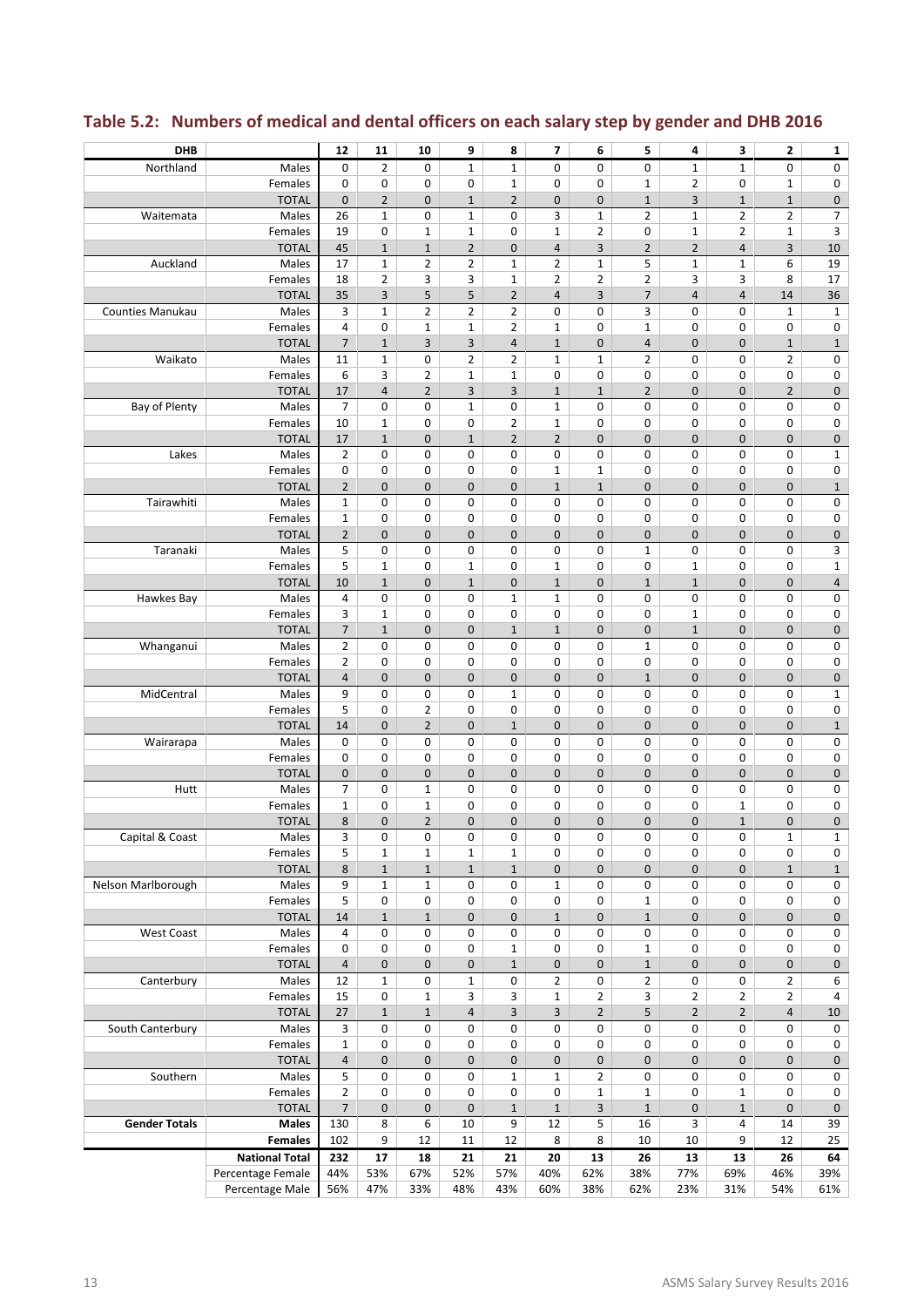

The following charts (Figure 7 and Figure 8) display the proportion of the specialist and medical and dental workforce on the top step of the salary scale over the past decade.

**Figure 7: Proportion of specialists on the top step of the salary scale from 2006-2016**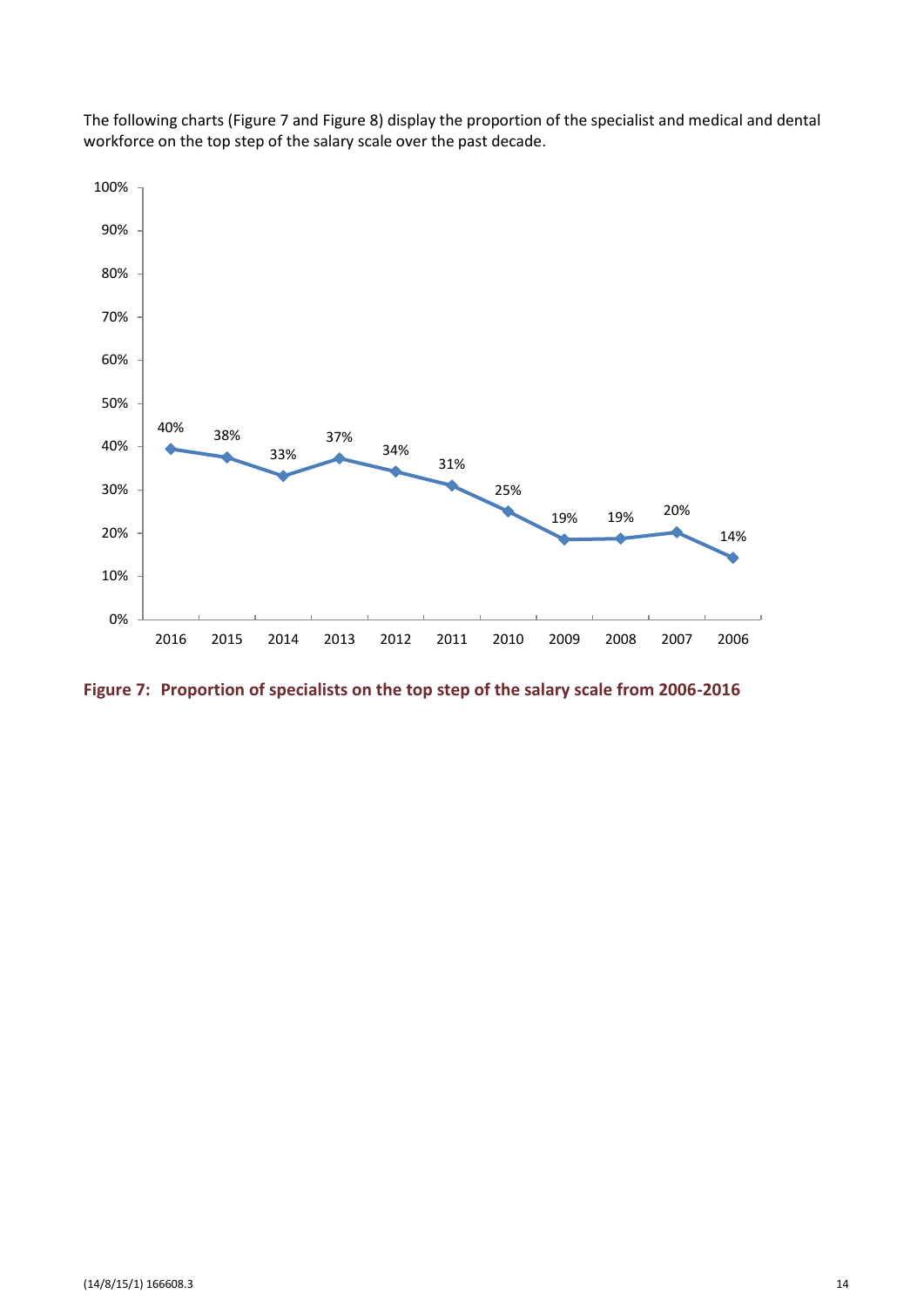

**Figure 8: Proportion of medical and dental officers on the top step of the salary scale 2006-2016**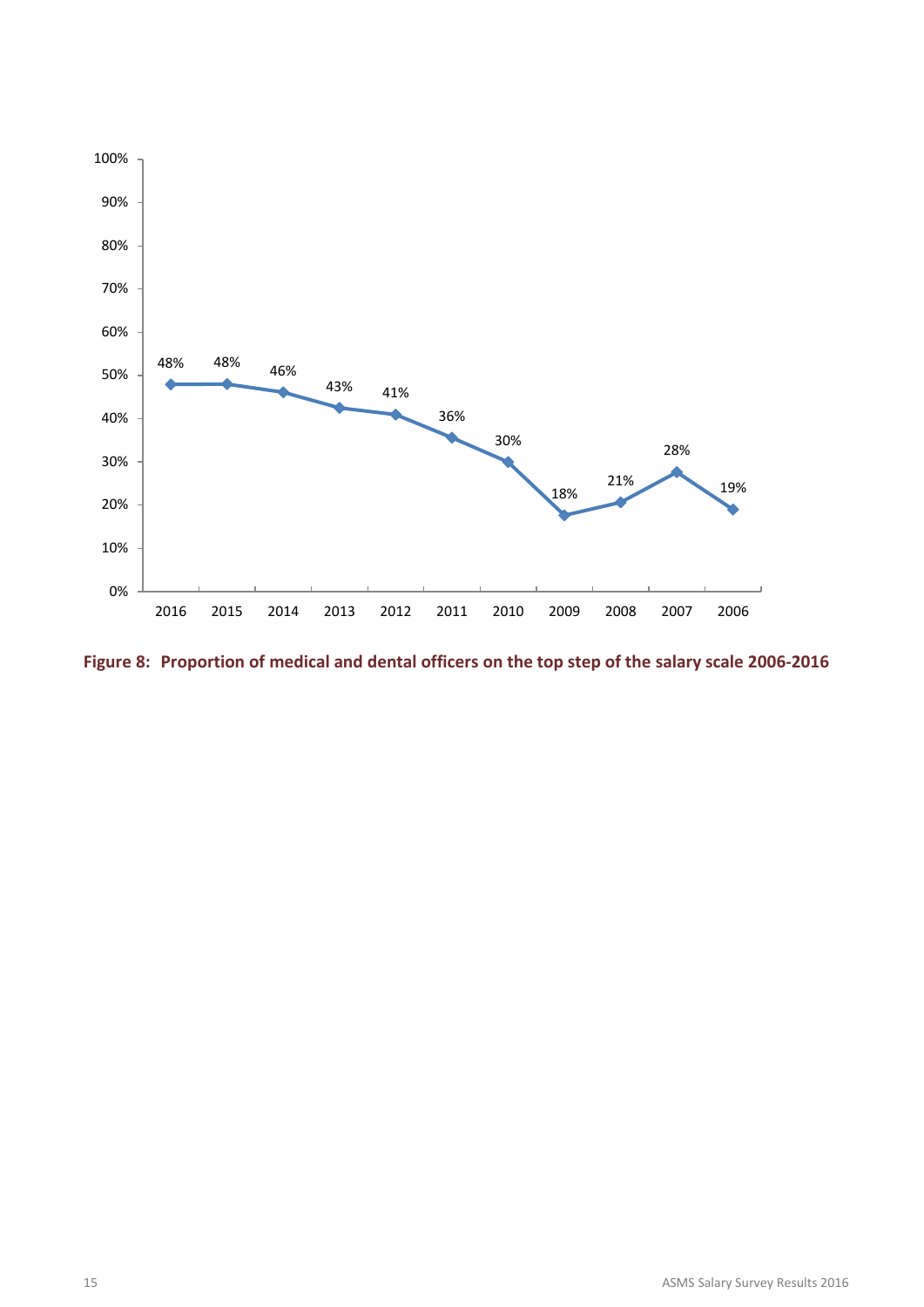The following charts track the total numbers of specialists and medical and dental officers over the past decade including how these numbers are split according to gender. Figure 9 suggests that the numbers of women specialists are growing and Figure 9 suggests that the proportionate gender balance of the specialist workforce is gradually evening out although the proportion of male to female specialists has not changed since last year (65% male to 35% female).



**Figure 9: Total numbers of specialists by gender 2006-2016**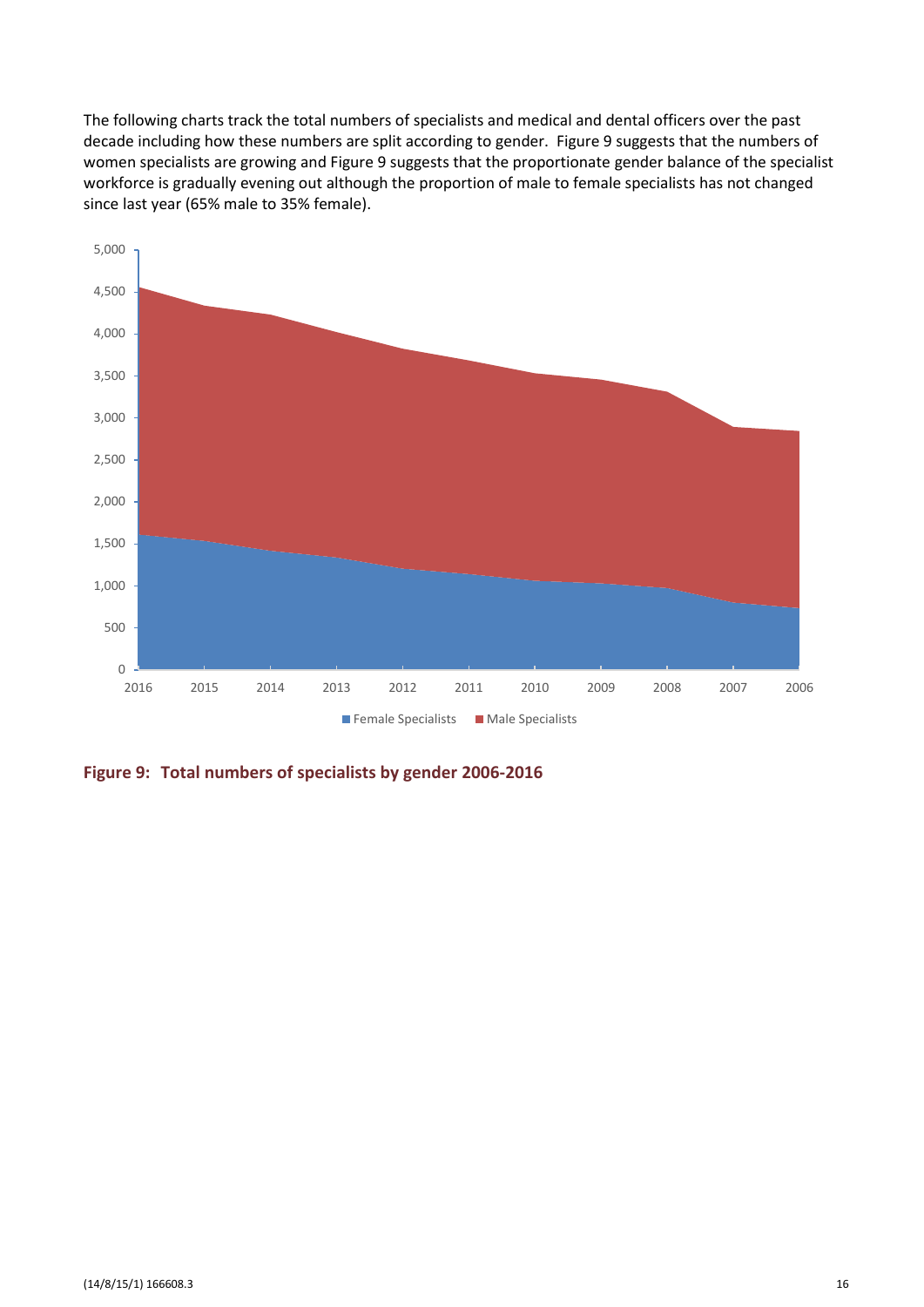

**Figure 10: Proportions of male/female specialists 2006-2016**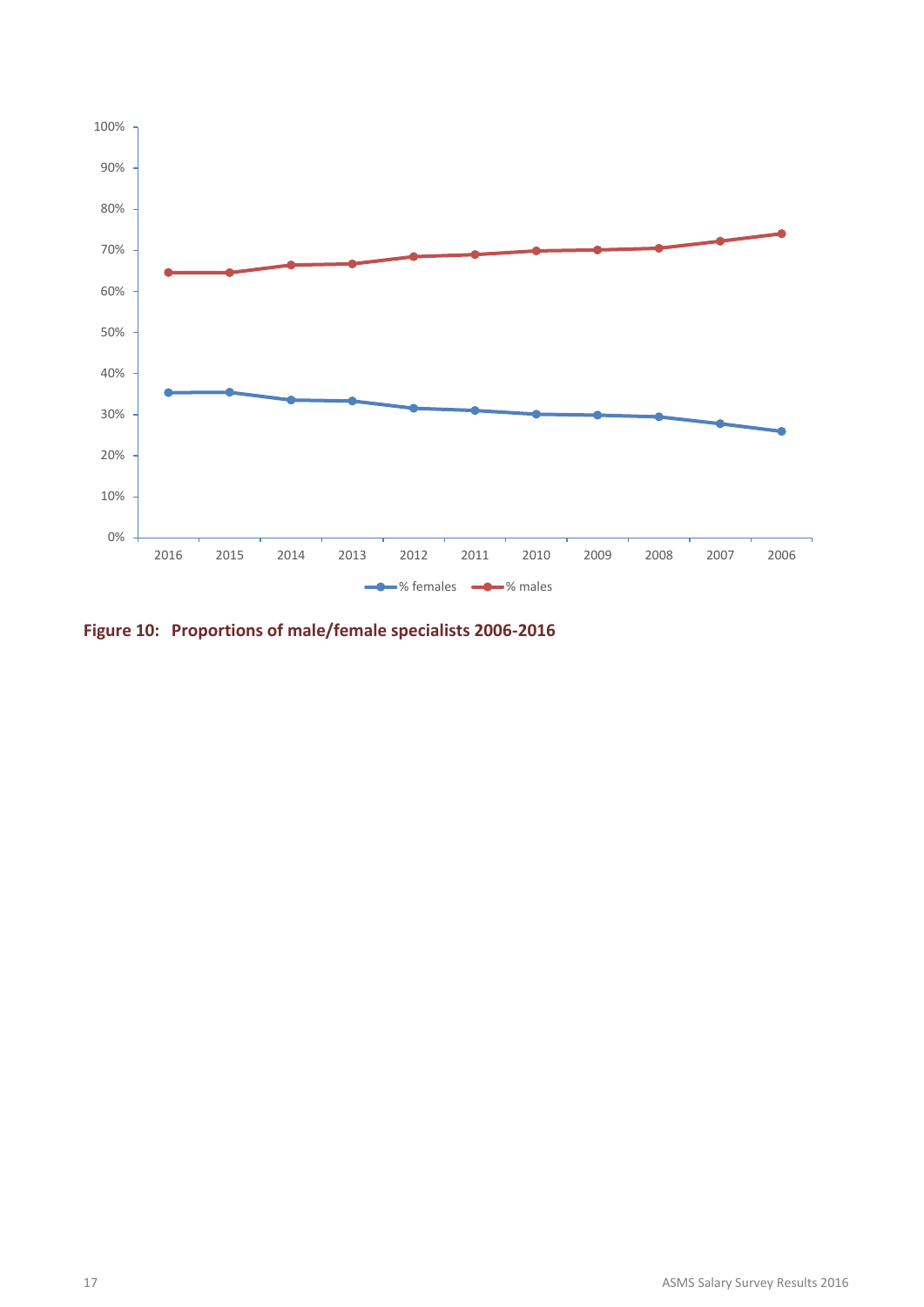

For medical and dental officers, the numbers are relatively static and the male/female ratios more even than in the specialist workforce. (Figure 11 and 12).

**Figure 11: Total numbers of medical and dental officers by gender 2006-2016**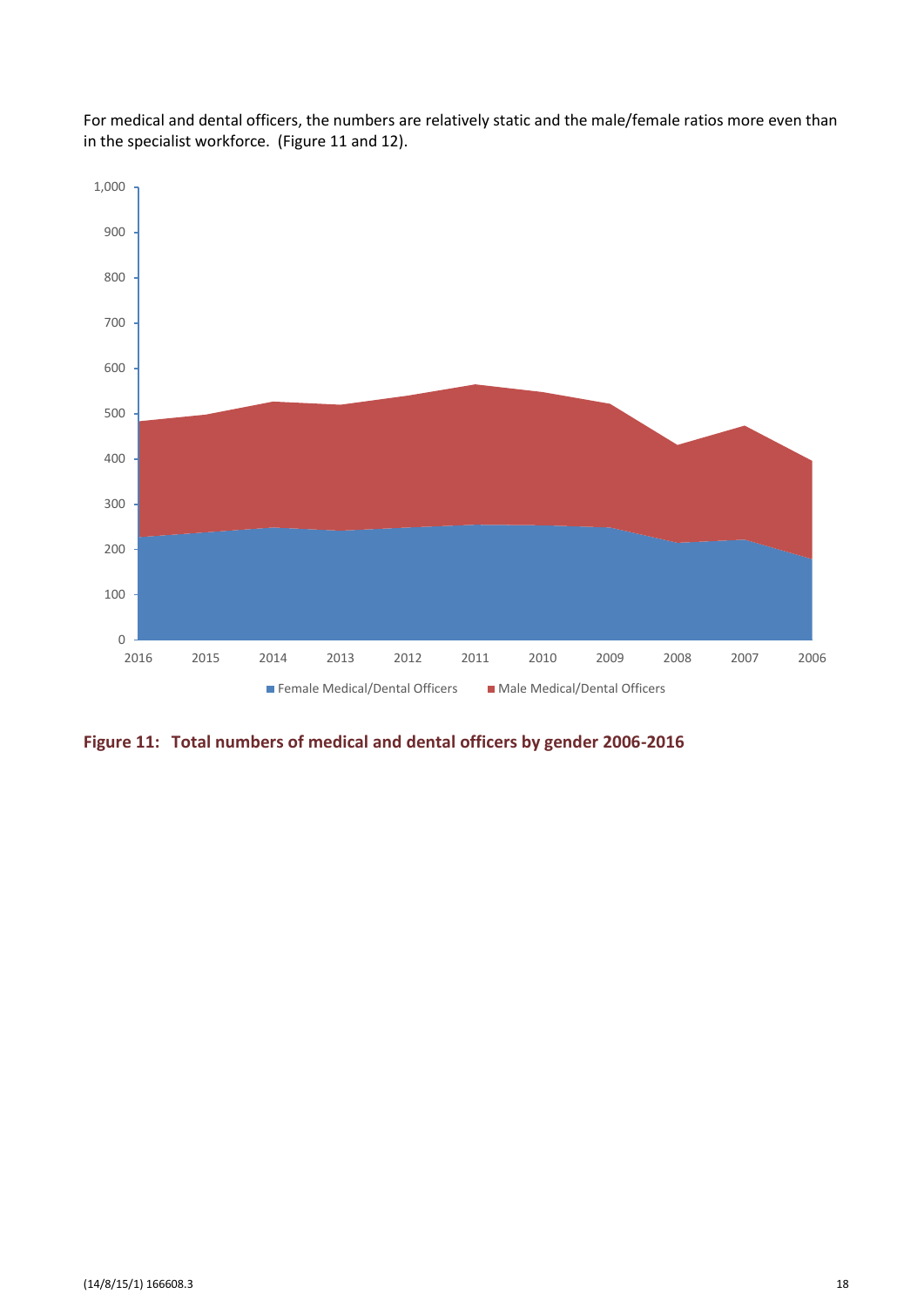

**Figure 12: Proportionate of male/female medical and dental officers 2006-2016**